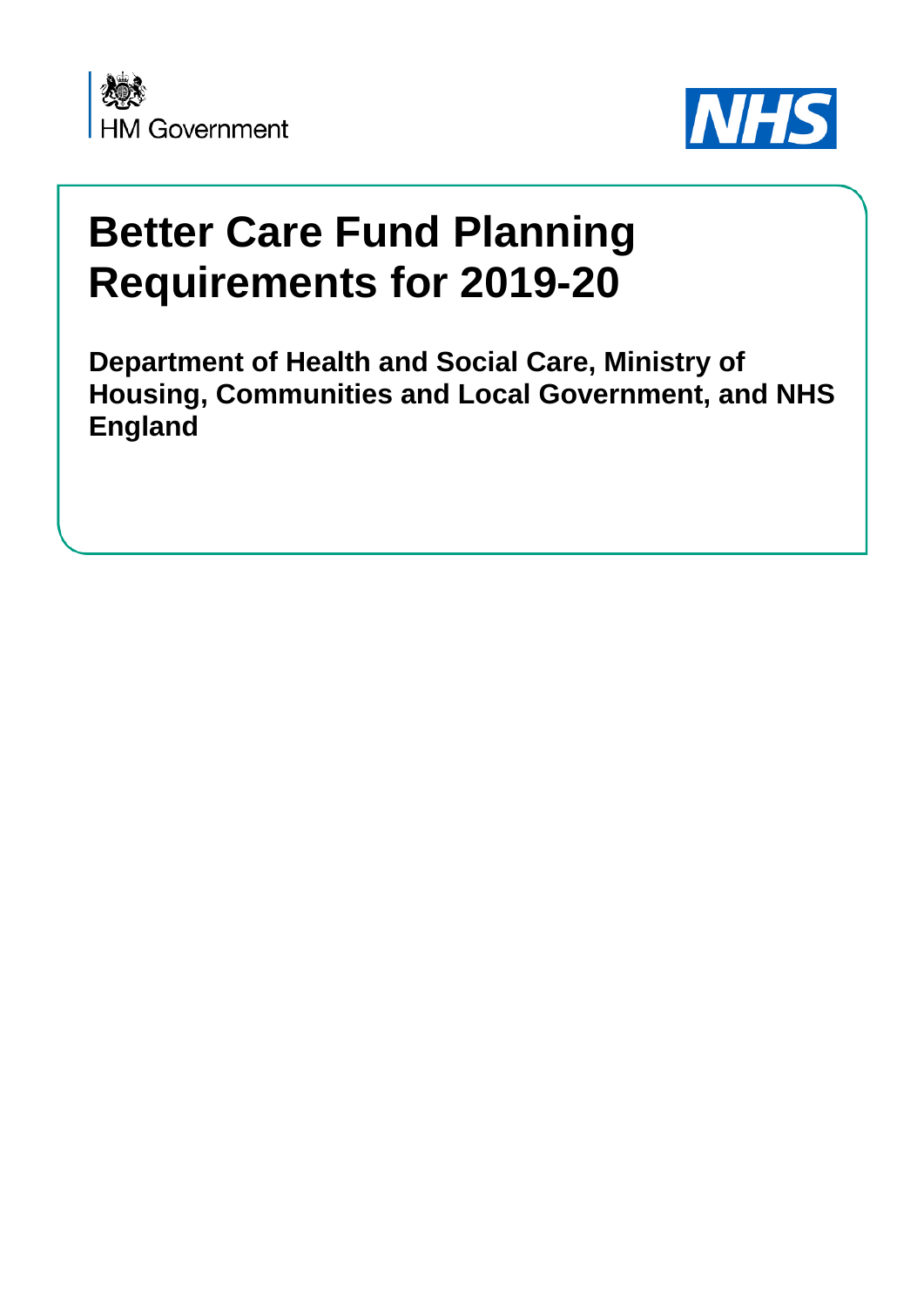# **CONTENTS**

| Section 6 - Local plan development, sign off and assurance  18                 |  |
|--------------------------------------------------------------------------------|--|
|                                                                                |  |
| Section 8 - Monitoring continued compliance with the conditions of the fund 20 |  |
|                                                                                |  |
|                                                                                |  |
|                                                                                |  |
|                                                                                |  |
|                                                                                |  |
|                                                                                |  |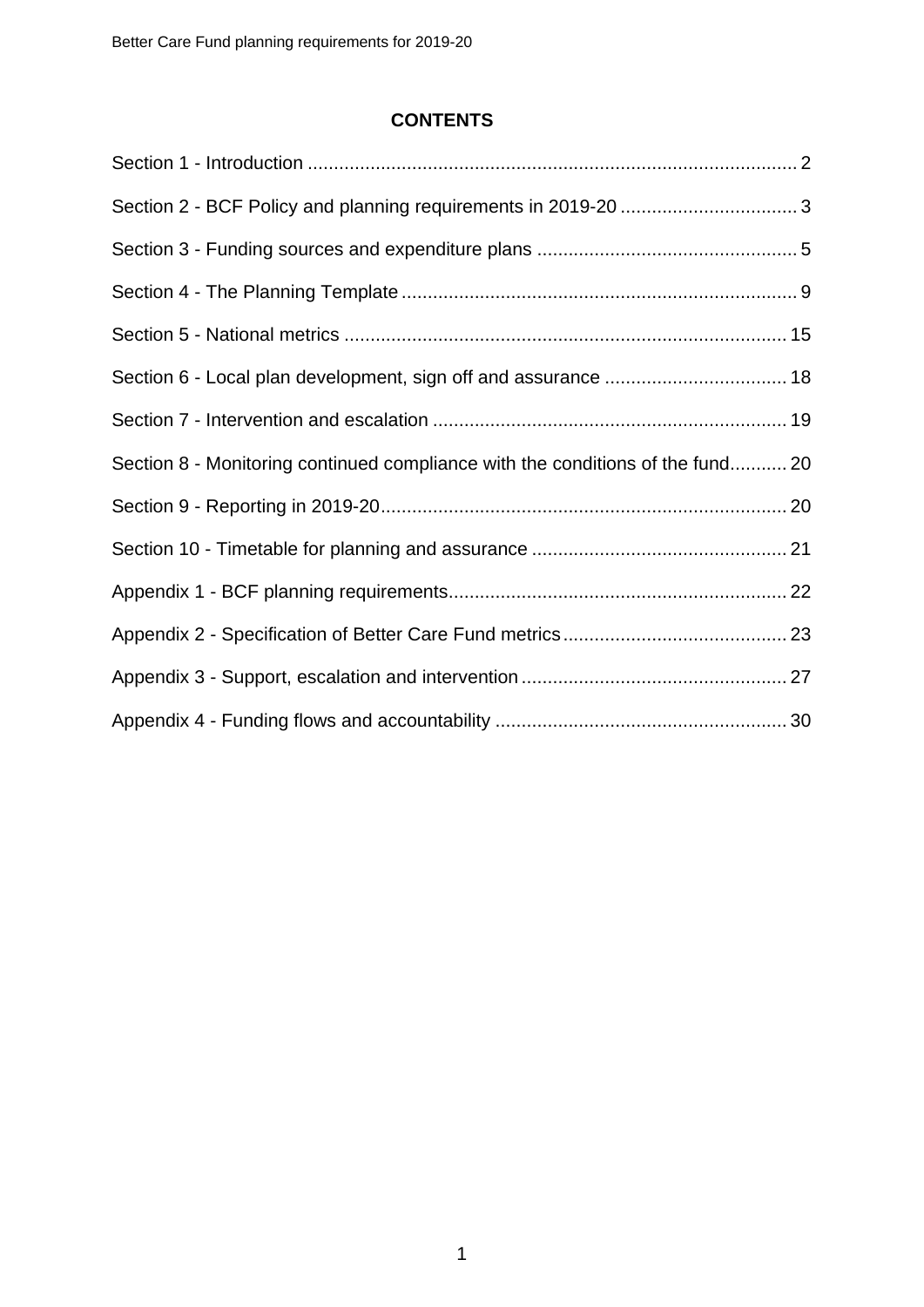# **PART 1 – THE BETTER CARE FUND**

# **Section 1 - Introduction**

- 1. The Department of Health and Social Care (DHSC) and the Ministry of Housing, Communities and Local Government (MHCLG) have published a [Policy](https://www.gov.uk/government/publications/better-care-fund-how-it-will-work-in-2019-to-2020)  [Framework](https://www.gov.uk/government/publications/better-care-fund-how-it-will-work-in-2019-to-2020) for the implementation of the Better Care Fund (BCF) in 2019-20. This was developed in partnership with the Local Government Association (LGA), the Association of Directors of Adult Social Services (ADASS) and NHS England. The Framework forms part of the NHS mandate for 2019-20. The framework sets an objective for NHS England to issue these further detailed requirements to local areas on developing and implementing BCF plans for 2019-20.
- 2. The BCF provides a mechanism for joint health, housing and social care planning and commissioning. It brings together ring-fenced budgets from Clinical Commissioning Group (CCG) allocations, and funding paid directly to local government, including the Disabled Facilities Grant (DFG), the improved Better Care Fund (iBCF) and the Winter Pressures grant.
- 3. BCF planning and reporting will incorporate the separate processes for iBCF and Winter Pressures grants, removing duplication in collection and reducing the reporting burden overall. This will include:
	- Incorporation of narratives into a shorter single template.
	- Removal of the requirement to submit separate plans for Winter Pressures grant.
	- Removal of separate reporting on iBCF schemes and initiatives.
	- Single format for scheme level planning and reporting.
- 4. This document contains the BCF planning requirements which support the core NHS Operational Planning [and Contracting Guidance for 2019-20.](https://www.england.nhs.uk/publication/preparing-for-2019-20-operational-planning-and-contracting) CCGs are therefore required to have regard to this guidance by Section 14Z11 of the NHS Act 2006. It is being published jointly with Departments to disseminate it directly to local government.
- 5. This document also incorporates the BCF Operating Guidance, which in the previous cycle was published in a separate document. All planning and operating guidance for the BCF in 2019-20 is therefore contained in this document.
- 6. The framework for the Fund derives from the government's mandate to the NHS for 2019-20, issued under Section 13A of the NHS Act 2006, which sets an objective for NHS England to ring fence £3.84 billion to form the NHS contribution to the BCF. These Planning Requirements set allocations for each CCG from this ring fence and apply conditions to their use. BCF plans and their delivery should comply with these conditions as part of the delivery of CCGs' duties under Sections 14Z1 (duty to promote integration), 14Q (duty as to effectiveness, efficiency etc), 14R (duty as to improvement in quality of services) and 14T (duty as to reducing inequalities) of the NHS Act 2006.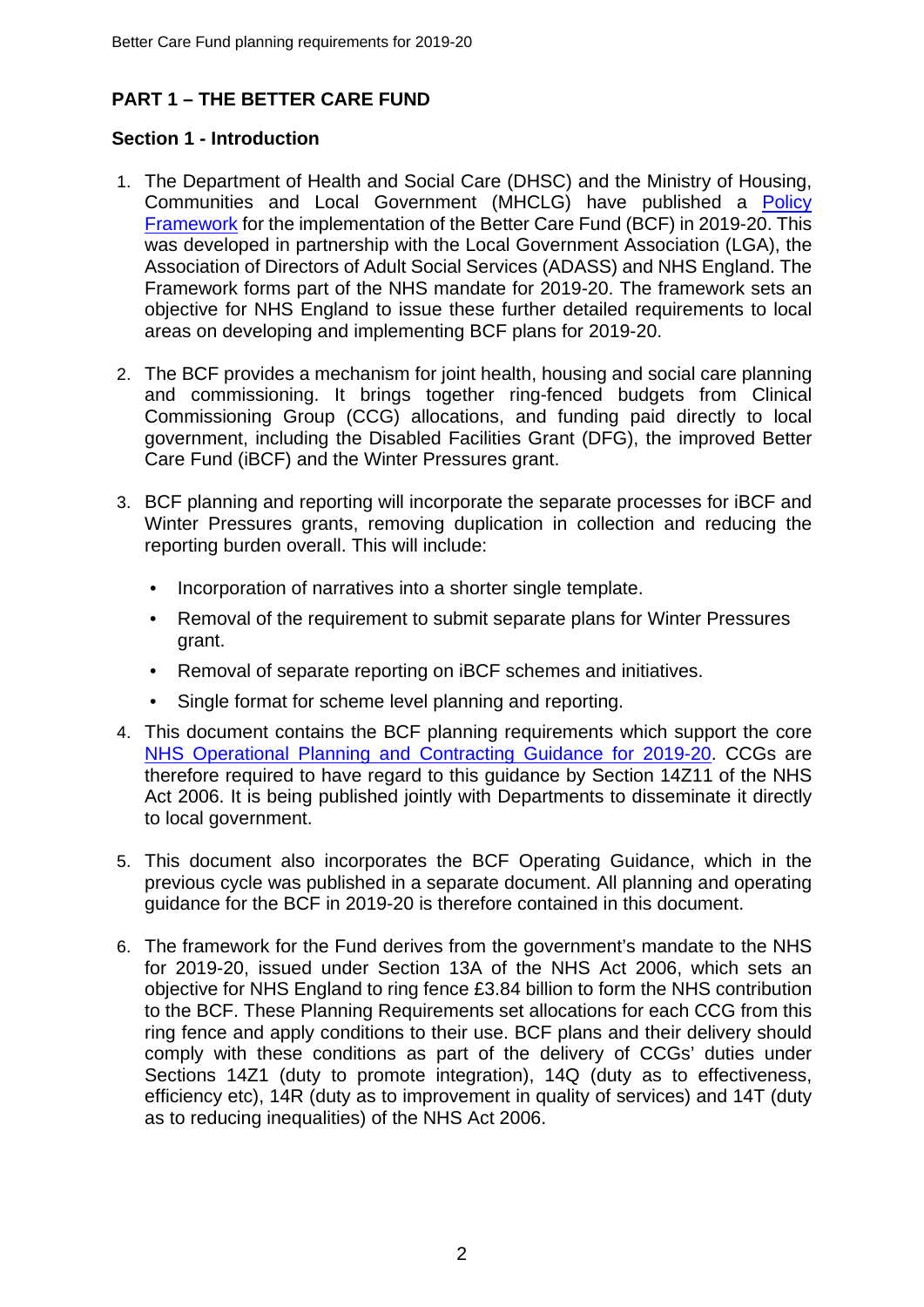# **The BCF from 2020 and the NHS Long Term Plan**

- 7. In June 2018, the government announced a review of the 'current functioning and structure of the Better Care Fund*'* to ensure it supports the integration of health and social care. There will be an update later this year.
- 8. The NHS has set out its priorities for transformation and integration through the NHS Long Term Plan, published on 7 January this year, including plans for investment in integrated community services and next steps to develop Integrated Care Systems. This includes a commitment for a new NHS offer of emergency response and recovery support through expanded multidisciplinary teams in primary care networks. This work will roll out from 2019-20. It is not a requirement that BCF funds are spent on this work, but it is expected that local areas will be considering how provision across health, local government, social care providers and the voluntary sector can support the shared aims of providing better care at or close to people's home and a clear focus on prevention and population health management.
- 9. The BCF in 2019-20 will continue to provide a mechanism for personalised, integrated approaches to health and care that support people to remain independent at home or to return to independence after an episode in hospital. The continuation of the national conditions and requirements of the BCF from 2017-19 to 2019-20 provides opportunities for health and care partners to build on their plans from 2017 to embed joint working and integrated care further. This includes how to work collaboratively to bring together funding streams to maximise the impact on outcomes for communities and sustaining vital community provision.

# **Section 2 - BCF Policy and planning requirements in 2019-20**

- 10. The Better Care Fund Policy Framework for 2019-20 provides continuity from the previous round of the programme.
- 11. The **four national conditions** set by the government in the Policy Framework are:
	- i. That a BCF Plan, including at least the minimum mandated funding to the pooled fund specified in the BCF allocations and grant determinations, must be signed off by the Health and Wellbeing Board (HWB), and by the constituent local authorities (LAs) and CCGs.
	- ii. A demonstration of how the area will maintain the level of spending on social care services from the CCG minimum contribution in line with the uplift to the CCG's minimum contribution.
	- iii. That a specific proportion of the area's allocation is invested in NHScommissioned out-of-hospital services, which may include seven day services and adult social care.
	- iv. A clear plan on managing transfers of care, including implementation of the High Impact Change Model for Managing Transfers of Care (HICM). As part of this, all HWBs must adopt the centrally-set expectations for reducing or maintaining rates of delayed transfers of care (DToC) during 2019-20 into their BCF plans.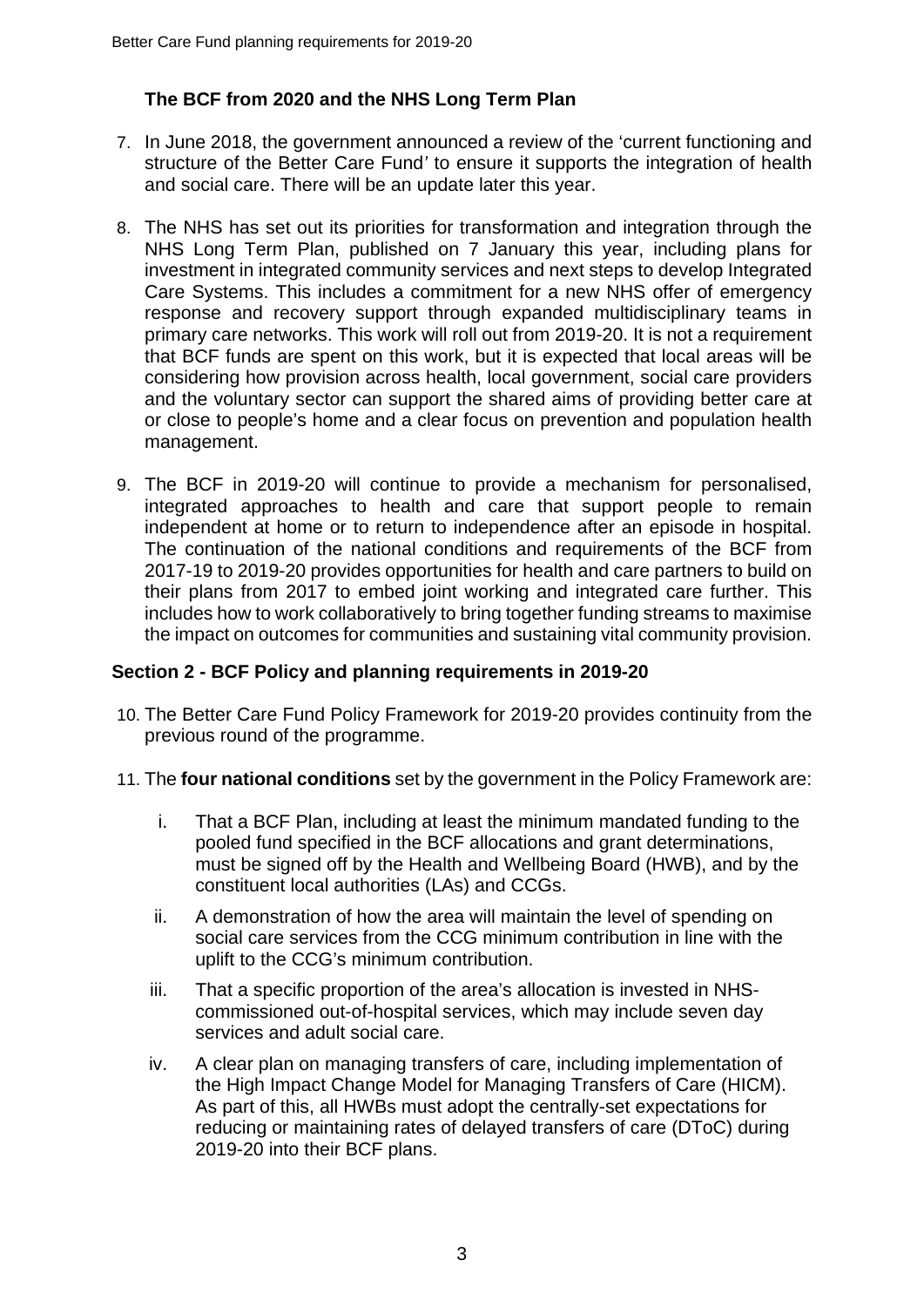- 12. The Policy Framework also sets out the **four national metrics** for the fund:
	- i. Non-elective admissions (Specific acute);
	- ii. Admissions to residential and care homes;
	- iii. Effectiveness of reablement; and
	- iv. Delayed transfers of care (DToC).
- 13. All BCF plans must include ambitions for each of the four metrics and plans for achieving these are a condition of access to the fund. Expectations for reducing DToC will continue to be set centrally for each HWB area. The national ambition for reducing DToC is for the average daily number of people who are ready to go home, but still awaiting discharge to be less than 4,000. Local expectations set in the BCF Operating Guidance for 2018-19 have been retained. Areas that have not already achieved their local expectation should plan to achieve this as early as possible in 2019-20.
- 14. The main change in the BCF Planning Requirements from 2017-19 is that separate narrative plans will be replaced with a single template that will include short narrative sections covering:
	- the local approach to integration:
	- plans to achieve metrics; and
	- plans for ongoing implementation of the High Impact Change Model for Managing Transfers of Care.

# **Approval of agreed plans**

- 15. BCF plans will be approved by NHS England following a joint NHS and local government assurance process at regional level. In addition to the national conditions and the condition to set the four national metrics, NHS England is also placing the following requirements for approval of BCF plans:
	- That all funding agreed as part of the BCF plan must be transferred into one or more pooled funds established under Section 75 of the NHS Act 2006.
	- That all plans are approved by NHS England in consultation with DHSC and MHCLG.
- 16. NHS England will approve plans for spend from the CCG minimum in consultation with DHSC and MHCLG as part of overall approval of BCF plans.
- 17. The DFG, iBCF and Winter Pressures grants are subject to grant conditions set out in grant determinations made under Section 31 of the Local Government Act 2003.

#### **Maintaining progress on former national conditions**

- 18. BCF plans in 2017-19 were required to describe how partners would continue to build on progress against former BCF national conditions to:
	- Develop delivery of seven-day services across health and social care;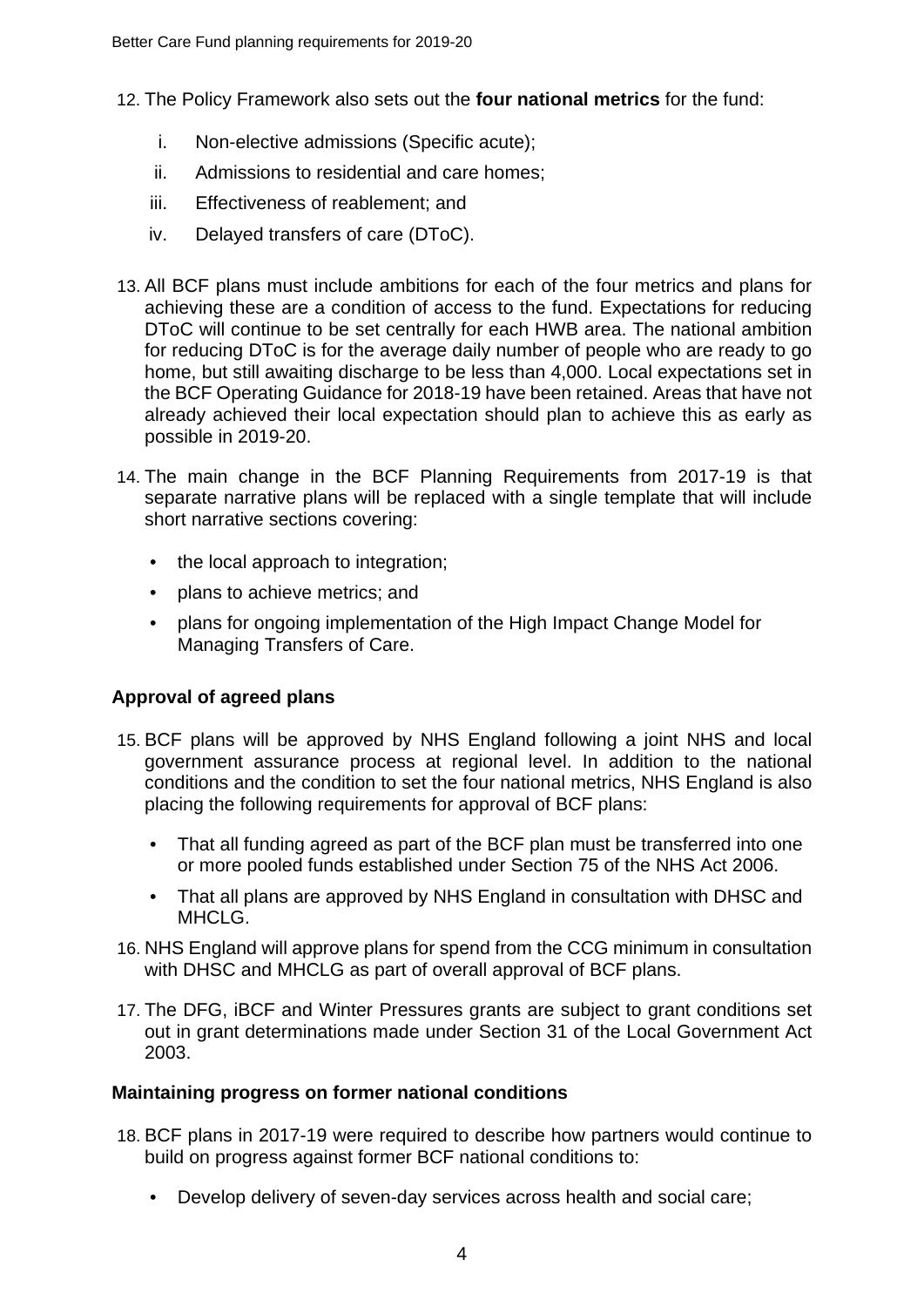- Improve data sharing between health and social care; and
- Ensure a joint approach to assessments and care planning.

19. In 2019-20, areas should continue to make progress towards these goals.

#### **Section 3 - Funding sources and expenditure plans**

- 20. It will be a condition of the BCF that plans for spending all funding elements are jointly agreed by local authority and CCG partners. Plans will need to confirm that individual elements of the mandatory funding have been used in accordance with their purpose as set out in the BCF Policy Framework, relevant grant conditions and these requirements.
- 21. Scheme level spending details will need to include, where appropriate, an indication of the metric or metrics that a scheme is intended to improve. Where a planned scheme is an enabler for integration (for instance a workforce or digital integration scheme), then areas will be asked to indicate this on the spending plan (linked to the enablers identified in the [Logic Model for Integrated Care\)](https://www.scie.org.uk/integrated-health-social-care/measuring-progress/logic-model) and are not required to indicate corresponding outcome metrics. Areas should also include short descriptions of schemes commissioned in the scheme level expenditure plan.
- 22. Areas can agree to pool additional funds into their BCF plan and associated Section 75 agreement(s). These additional contributions are not subject to the conditions of the BCF but should be recorded in the Planning Template. The mandatory contributions are set out below:

| Minimum NHS ring-fenced from CCG<br>allocation | £3,840 million |
|------------------------------------------------|----------------|
| Disabled Facilities Grant (DFG)                | £505 million   |
| Improved Better Care Fund (iBCF)               | £1,837 million |
| Winter Pressures grant                         | £240 million   |
| Total                                          | £6,422 million |

Table 1: BCF mandatory funding sources 2019-20

#### **CCG minimum contribution**

- 23. The mandate to NHS England for 2019-20 sets out an objective to ring-fence £3.84 billion in 2019-20 within its overall allocation to CCGs to be pooled into the BCF and subject to the conditions set out in the Policy Framework and these Operating Requirements.
- 24. NHS England has published allocations from this national ringfence for each CCG for 2019-20, on its website. The allocations for all mandatory funding sources are pre-populated in the Planning Template at an HWB level.
- 25. The allocation for each CCG includes funding to support local authority delivery of reablement, Carers Breaks and implementation of duties to fund carer support under the Care Act 2014.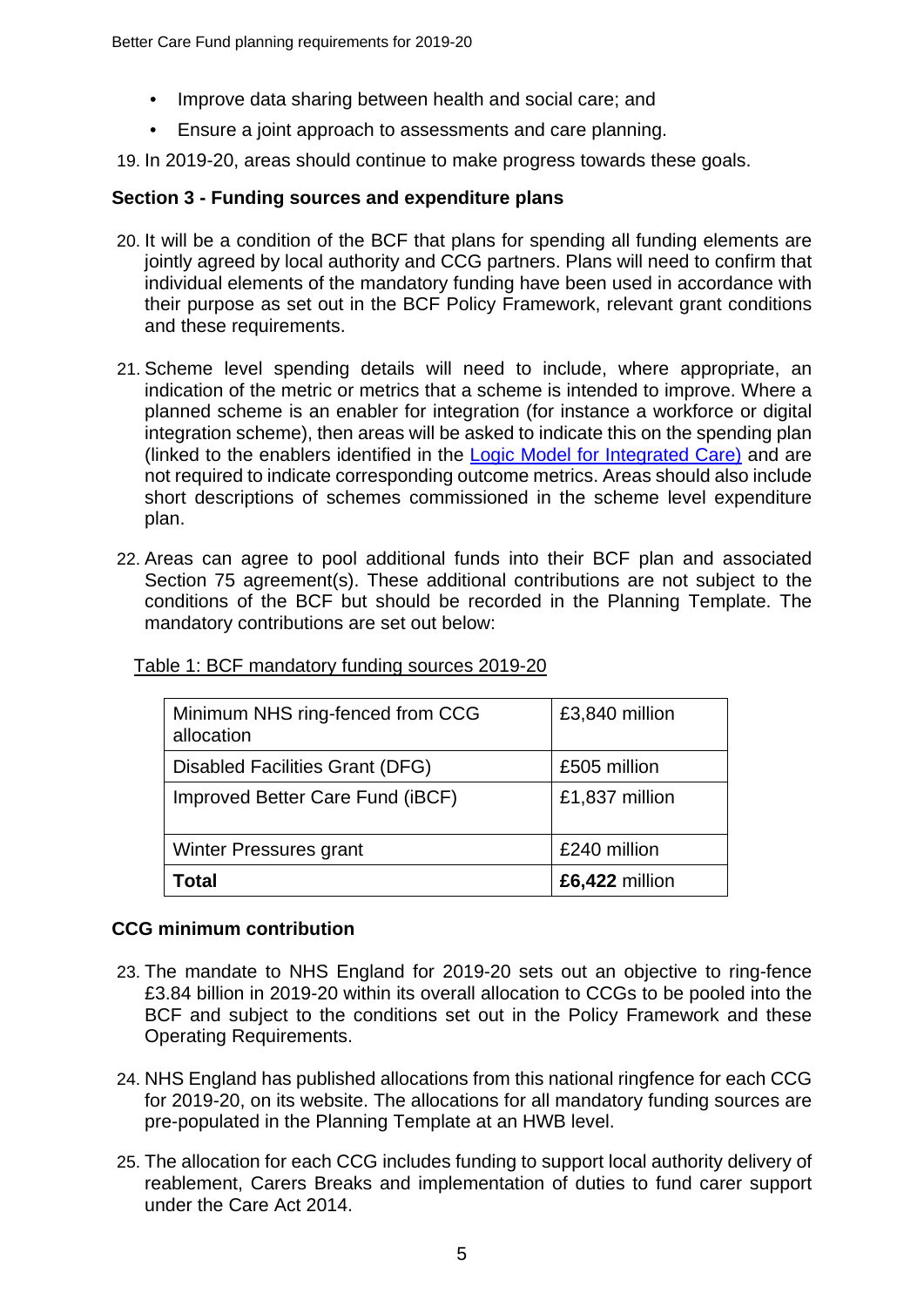- 26. Expenditure details in Planning Templates should set out the level of resource that will be dedicated to delivery of these activities. Reablement and other support to help people remain at home or return home from hospital with support, remain important outcomes for integration and the BCF, and are also priorities in the NHS Long Term Plan.
- 27. National conditions two and three apply only to the minimum funding allocation from CCGs.

#### **National condition two: NHS contribution to social care is maintained**

- 28. National condition two requires that, in each HWB area, the contribution to social care spending is maintained in line with the percentage uplifts for the CCGs that contribute to the BCF in that HWB. The uplift applies only to the CCG minimum contribution to social care and will be applied to the minimum expectation from 2018-19 for the HWB, rather than the assured contribution in 2018-19 (if this was higher than the minimum expectation). The purpose of this condition is to ensure that support from the NHS for social care services with a health benefit is maintained in line with the overall growth in the CCG minimum contribution to the BCF.
- 29. As in 2017-19, the minimum expectations will be confirmed in the BCF Planning Template. Any schemes where the spend type is 'social care' and the funding source is the CCG minimum will count towards this expectation. It is for local areas to agree the schemes that will be funded from this minimum. CCGs and councils can agree larger contributions, where this will deliver value to the system and is affordable.

#### **National condition three: Agreement to invest in NHS-commissioned out-ofhospital services**

30. A minimum of £1.091 billion of the CCG contribution to the BCF in 2019-20 is ringfenced to deliver investment or equivalent savings to the NHS, while supporting local integration aims. Each CCG's share of this funding is set out in allocations and will need to be spent as set out in the national condition. This condition will be assured through the Planning Template, based on spend allocated to primary, community, social care or mental health care, that is commissioned by CCGs from the CCG allocation.

#### **Grant Funding to local government to be pooled into BCF plans**

31. The DFG, iBCF and Winter Pressures grant monies are paid directly to local authorities under Section 31 of the Local Government Act 2003, with specific grant conditions, including a requirement that the funding is pooled in the BCF. Allocations will be pre-populated in the Planning Template. The conditions for individual grants are set out below.

Improved Better Care Fund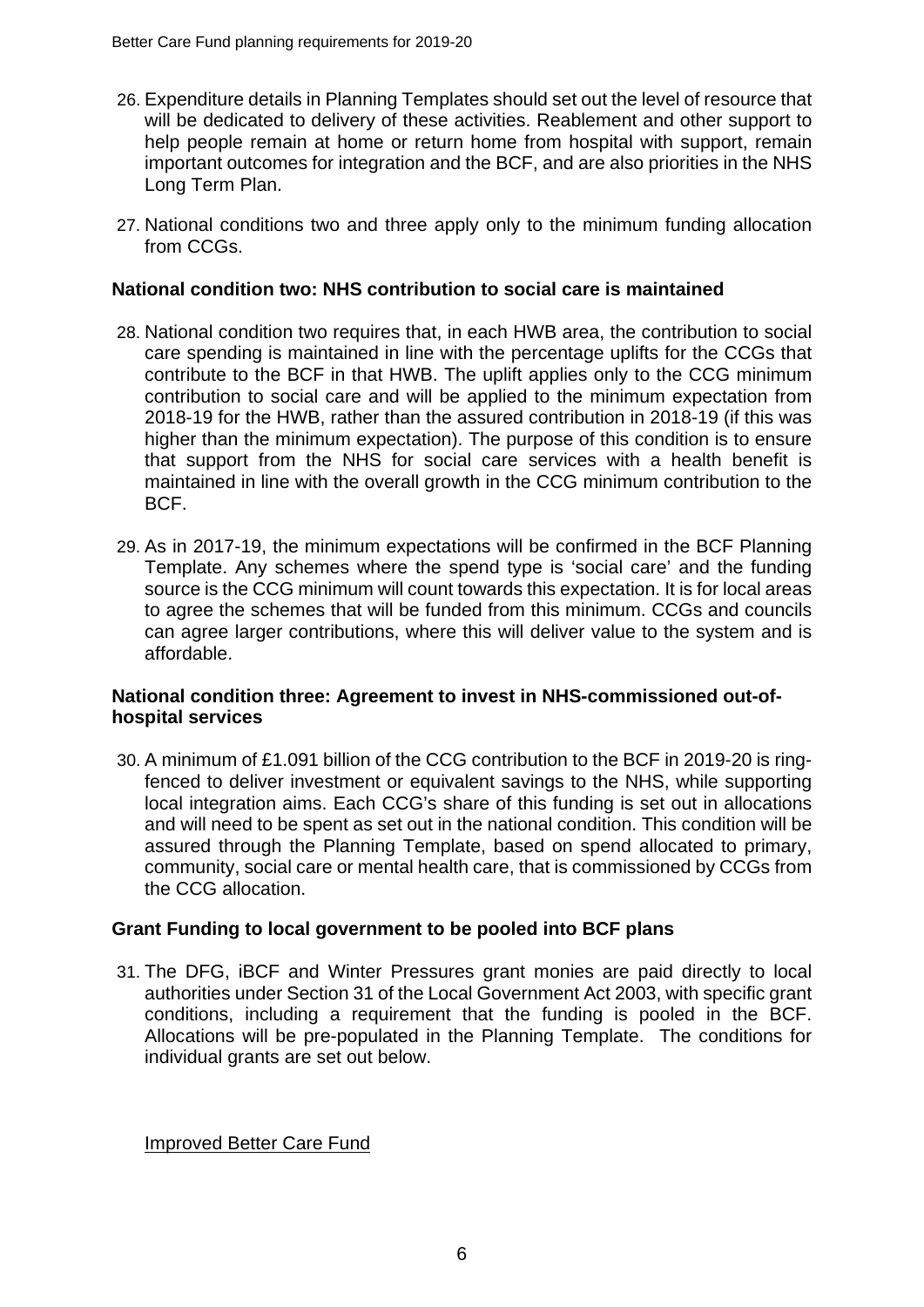- 32. The Grant Determination issued in April 2019 sets out that the purposes will replicate those from 2017-18 and 2018-19 – and therefore that the funding be used for:
	- meeting adult social care needs;
	- reducing pressures on the NHS, including supporting more people to be discharged from hospital when they are ready; and
	- ensuring that the local social care provider market is supported.
- 33. The grant conditions for the iBCF also require that the local authority pool the grant funding into the local BCF and report as required.
- 34. iBCF funding can be allocated across any or all of the three purposes of the grant in a way that local authorities, working with CCG(s) determine best meets local needs and pressures. No fixed proportion needs to be allocated across each of the three purposes. The funding does not need to be directed to funding the changes in the High Impact Change Model (HICM). This funding does not replace, and must not be offset against, the NHS minimum contribution to adult social care.
- 35. Since April 2018, reporting on the iBCF has been incorporated into the main BCF reports and this will continue for 2019-20.

#### Winter Pressures Funding

- 36. The Grant Determination for Winter Pressures funding was issued in April 2019. In 2019-20, the Grant Determination sets a condition that this funding must be pooled into BCF plans. The grant conditions also require that the grant is used to support the local health and care system to manage demand pressures on the NHS with particular reference to seasonal winter pressures. This includes interventions that support people to be discharged from hospital, who would otherwise be delayed, with the appropriate social care support in place, and which help promote people's independence. This funding does not replace, and must not be offset against, the NHS minimum contribution to adult social care.
- 37. Each BCF plan should set out the agreed approach to use of the Winter Pressures grant, including how the funding will be utilised to ensure that capacity is available in Winter to support safe discharge and admissions avoidance. The BCF process will ensure that the use of this money has been agreed by plan signatories and the HWB, confirmed in the Planning Template.
- 38. Details of planned schemes and expenditure should be confirmed in the Planning Template. Reporting on the grant will be through the main BCF process.

#### Disabled Facilities Grant

39. The DFG continues to be allocated through the BCF. Areas should think strategically about the use of home adaptations, the use of technologies to support people to live independently in their own homes for longer, and to take a joinedup approach to improving outcomes across health, social care and housing. Creating a home environment that supports people to live safely and independently can make a significant contribution to health and wellbeing, and should be an integral part of integration plans and strategic use of the DFG can support this.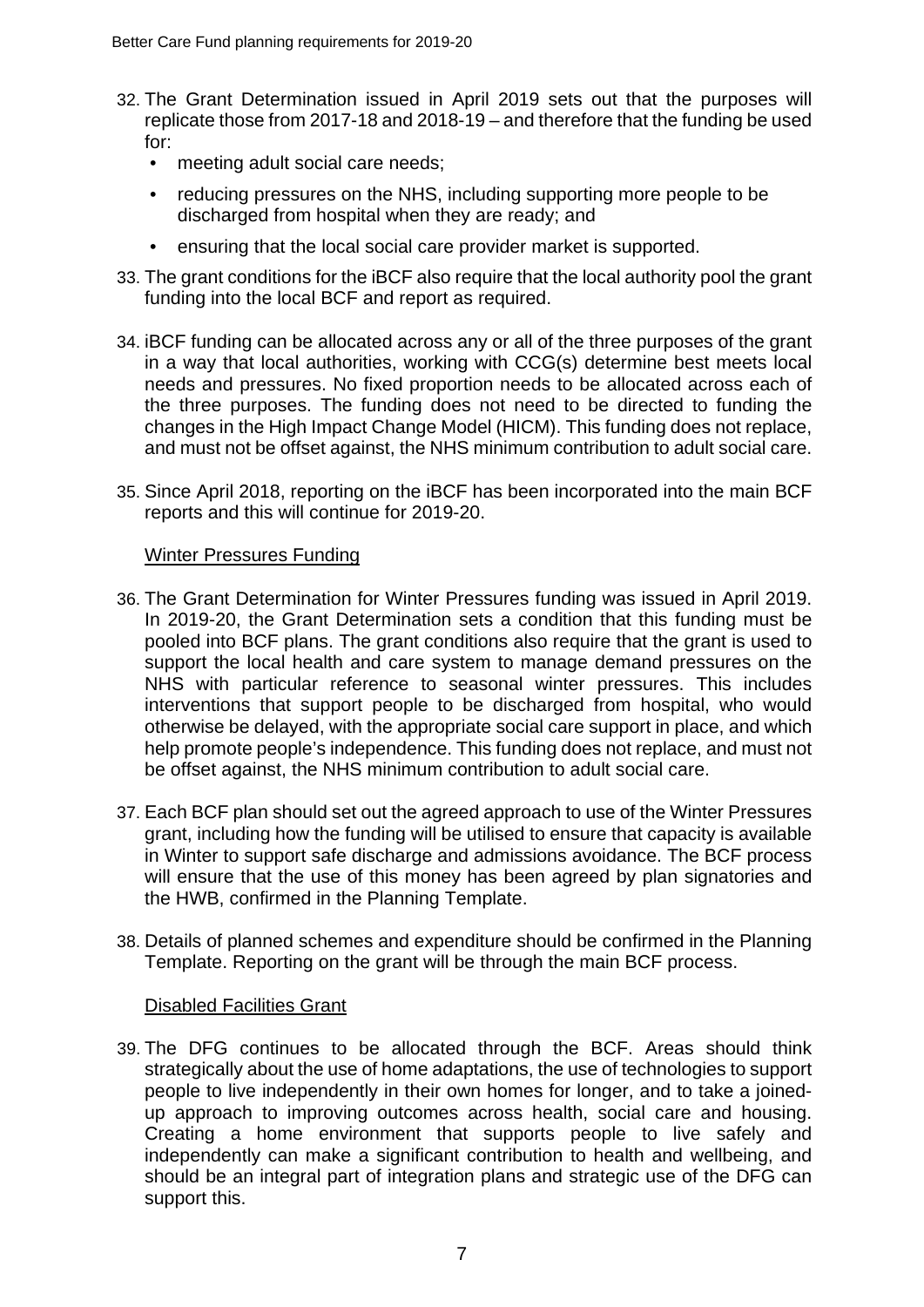- 40. Innovation in this area could include combining DFG and other funding sources to create fast-track delivery systems, alongside information and advice services about local housing options. Local housing authority representatives and DFG leads should have a clear role in developing and agreeing BCF plans, supporting closer integration of housing, social care and health services.
- 41. DFG will continue be paid to upper-tier authorities. However, the statutory duty on local housing authorities to provide DFG to those who qualify for it will remain. Therefore, each area will need to ensure that sufficient funding is allocated from the DFG monies in the pooled budget to enable housing authorities to continue to meet their statutory duty to provide adaptations to the homes of disabled people, including in relation to young people aged 17 and under.
- 42. In two-tier areas, decisions around the use of the DFG funding will need to be made with the direct involvement of both tiers working jointly to support integration ambitions. DFG funding allocated by central government must be passed down to the relevant housing authorities (in full, unless jointly agreed to do otherwise) to enable them to continue to meet their statutory duty to provide adaptations and in line with these plans.
- 43. During these discussions, it will be important to continue to ensure that local needs for aids and adaptations are met, while also considering how adaptation delivery systems can help meet wider objectives around integration. Where some DFG funding is retained by the upper tier authority, plans should be clear that:
	- The funding is included in one of the pooled funds as part of the BCF;
	- The funding supports a strategic approach to housing and adaptations that supports the aims of the BCF; and
	- The use of the funding in this way has been developed and agreed with relevant district housing authorities.
- 44. Since 2008-09, the scope for how DFG funding can be used includes to support any LA expenditure incurred under the Regulatory Reform (Housing Assistance) (England and Wales) Order 2002 (RRO). This enables local government to use specific DFG funding for wider purposes.
- 45. This discretionary use of the funding can help improve delivery and reduce the bureaucracy involved in the DFG application process, helping to speed up the process. For example, LAs could use an alternative means test, increase the maximum grant amount, or offer a service which rapidly deals with inaccessible housing and the need for quick discharge of people from hospital. The Care Act also requires LAs to establish and maintain an information and advice service in their area. The BCF plan should consider the contribution that can be made by the housing authority and local Home Improvement Agency to the provision of information and advice, particularly around housing issues.
- 46. The government commissioned an [independent review](https://www.gov.uk/government/publications/disabled-facilities-grant-and-other-adaptations-external-review) of the DFG in February 2018. The review was published in December 2018 and makes 45 detailed recommendations. The government is carefully considering the review and will respond to its findings in due course.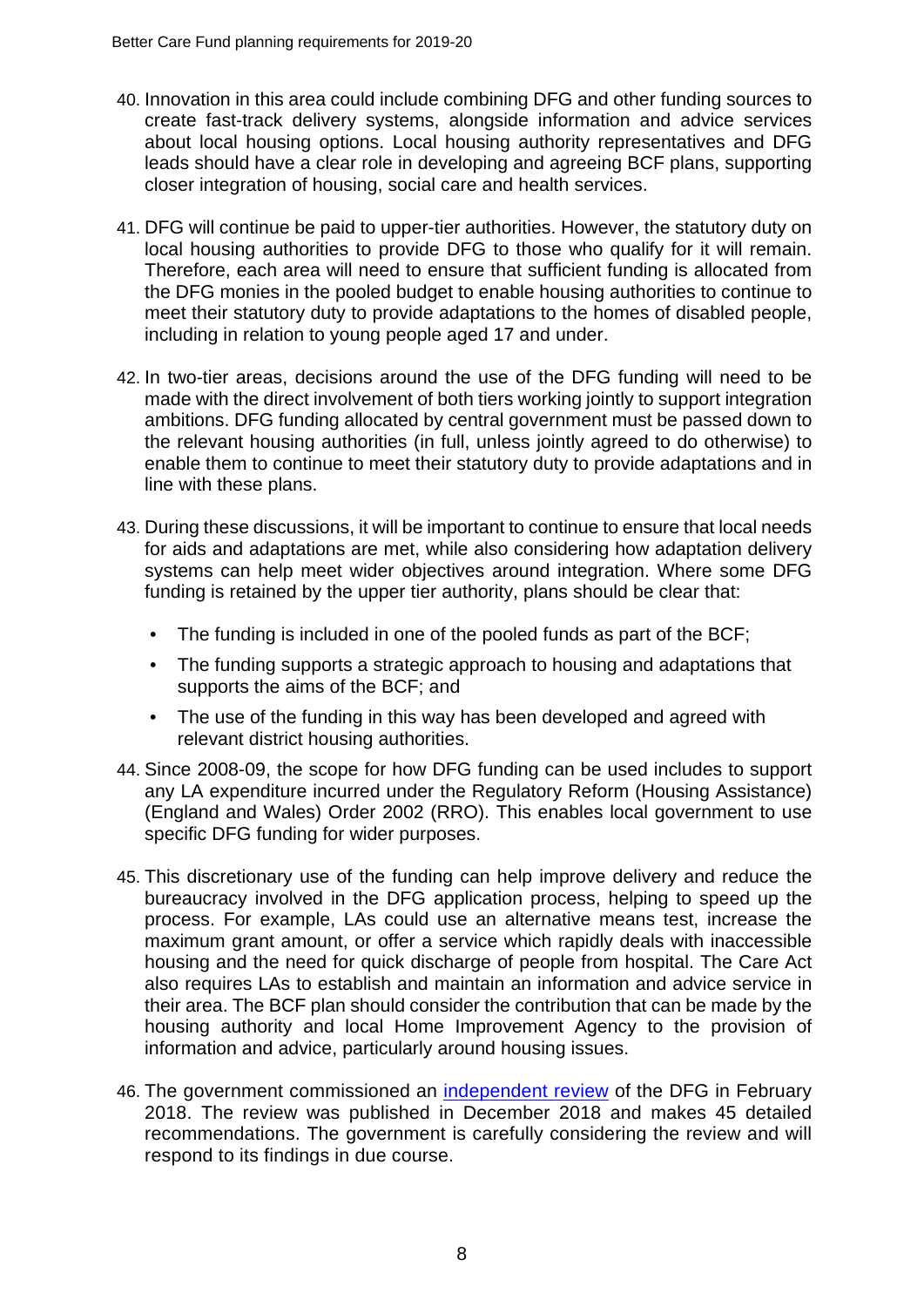# **PART 2 – COMPLETING BCF PLANS**

#### **Section 4 - The Planning Template**

- 47. BCF plans must meet all four national conditions of the Fund, as set out in the Policy Framework and operationalised by the conditions and requirements contained in this document. Under national condition one**,** local government and CCGs are required to agree a plan for use of the pooled funding in the BCF for 2019-20. Local NHS trusts, social care providers, voluntary and community service partners and local housing authorities must be involved in the development of plans.
- 48. Local partners are required to develop a joint spending plan that meets the national conditions and planning requirements. In developing BCF plans for 2019- 20, local partners will be required to develop, and agree, through the relevant HWB(s) a completed Planning Template, including:
	- A narrative on the approach to integration of health and social care, highlighting key changes from 2017-19;
	- Confirmed funding contributions from each partner organisation including arrangements in relation to funding within the BCF for specific purposes;
	- A scheme-level spending plan demonstrating how the fund will be spent and compliance with national conditions two and three;
	- A brief description of the overall approach to progressing the implementation of HICM along with the planned level of implementation for each of the changes; and
	- Quarterly plan figures for the national metrics on effectiveness of reablement and admissions to residential care. Metrics for non-elective admissions will be mapped directly from CCG operational plans. Areas will be expected to achieve and maintain DToC expectations agreed between NHS England and Departments, pre-populated in individual Planning Templates. Brief narratives describing how elements of the overall HWB plan will impact these metrics are required to accompany the plan figures set out on the template.

# **Completing the Planning Template**

#### **Narratives**

- 49. BCF narrative plans for 2017-19 set out how CCGs and local government were making progress towards integration by 2020, both through BCF funded schemes and more widely. The agreed BCF narrative will be collected through the Planning Template for 2019-20 and it is expected that they will be shorter and focussed on updates to 2017-19 plans.
- 50. As in 2017-19, BCF plans should represent the joint plan for integration of health and social care locally, with clear governance through the HWB. The narrative sections of the template should confirm these arrangements, particularly highlighting how these have developed since 2017-19. Where a single narrative is agreed across two or more HWB areas, for instance to reflect jointly agreed approaches across a wider geography (for example, Sustainability and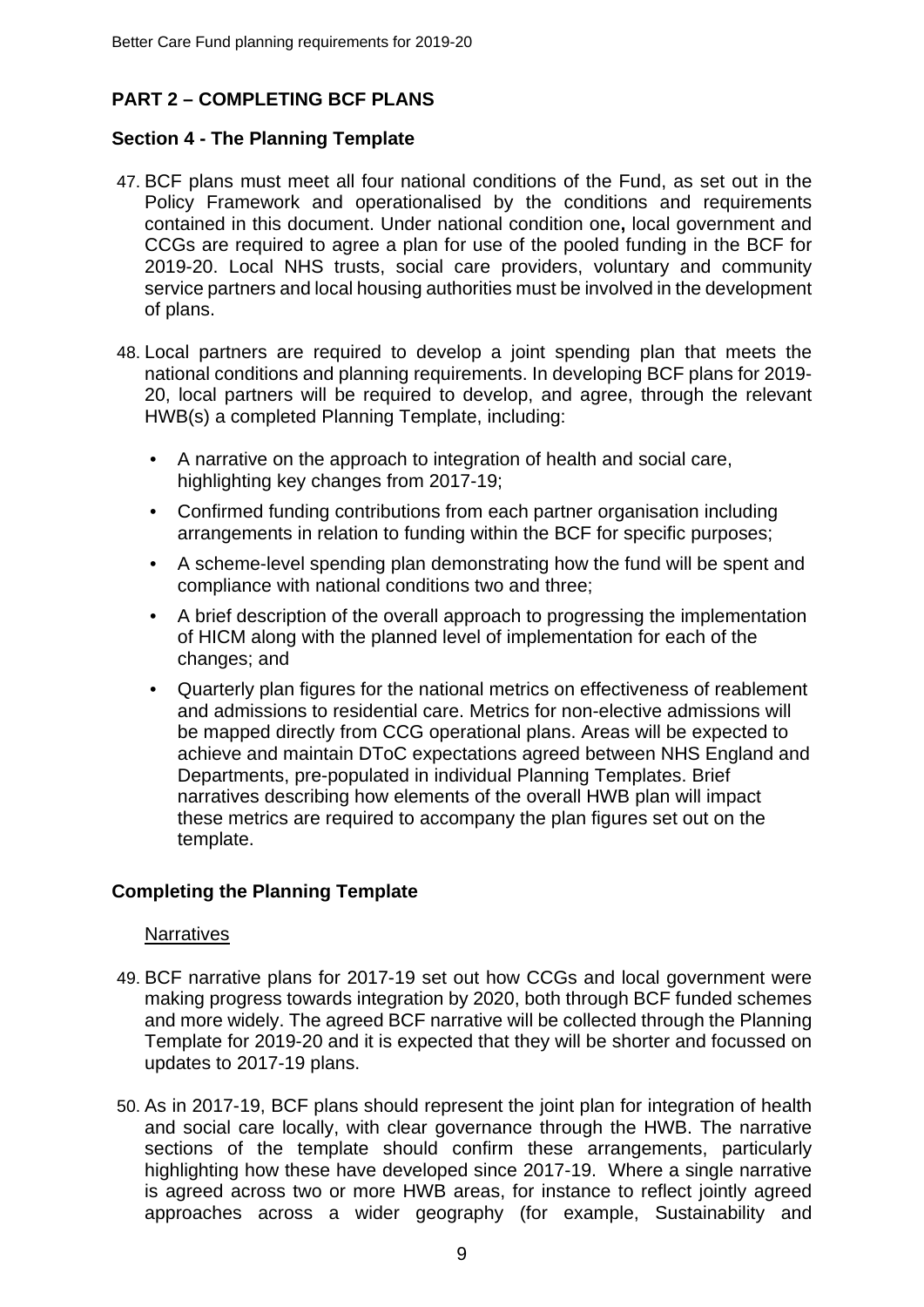Transformation Partnership (STP)/Integrated Care System (ICS)), this narrative can be submitted in the template of one of the HWBs. Separate Planning Templates will still need to be submitted for all HWBs, with completed expenditure, metrics and confirmations tabs, to enable assurance of the national conditions on behalf of NHSE and Departments.

- 51. All confirmations of compliance with the requirements will be collected nationally through the Planning Template. Guidance on completing these are included in the Planning Template.
- 52. Narratives will need to describe:
	- The approach to joining up care around the person.
	- Approaches to joint commissioning and delivery of health and social care at HWB level.
	- How the BCF plan and relevant elements of the STP/ICS plan align, including any jointly owned outcomes.

## Joining up care around the person

53. Plans should set out the approach locally to delivering person-centred care. This may include joined up and aligned assessments, personalised care and support planning, and personal budgets/integrated personal budgets. There is no specific requirement to fund particular types of activity through the BCF, but the agreed local approach and links to these agendas should be set out in the narrative section. Further information on our ambitions to make personalised care business as usual by 2023/24 is set out below.

#### **Integrated Personalised Commissioning**

Building on the learning from integrated personal commissioning, NHS England published their vision for personalised care in January 2019. This includes a comprehensive model for personalised care that brings together 6 key components. The components are:-

- Shared decision making
- Personalised care and support planning
- Enabling choice, including legal rights to choice
- Social prescribing and community-based support
- Supported self-management
- Personal health budgets and integrated personal budgets.

There are currently 13 demonstrator sites including two integration accelerator sites (Nottinghamshire and Gloucestershire) along with Lincolnshire as an additional integration accelerator site. All sites are implementing this model and learning will be shared as soon as available on [NHS England's](https://www.england.nhs.uk/personalisedcare/) website.

Some examples from the programme include:

In Lincolnshire, Nottinghamshire, and Gloucestershire, the council and the NHS are introducing joined-up assessments and personalised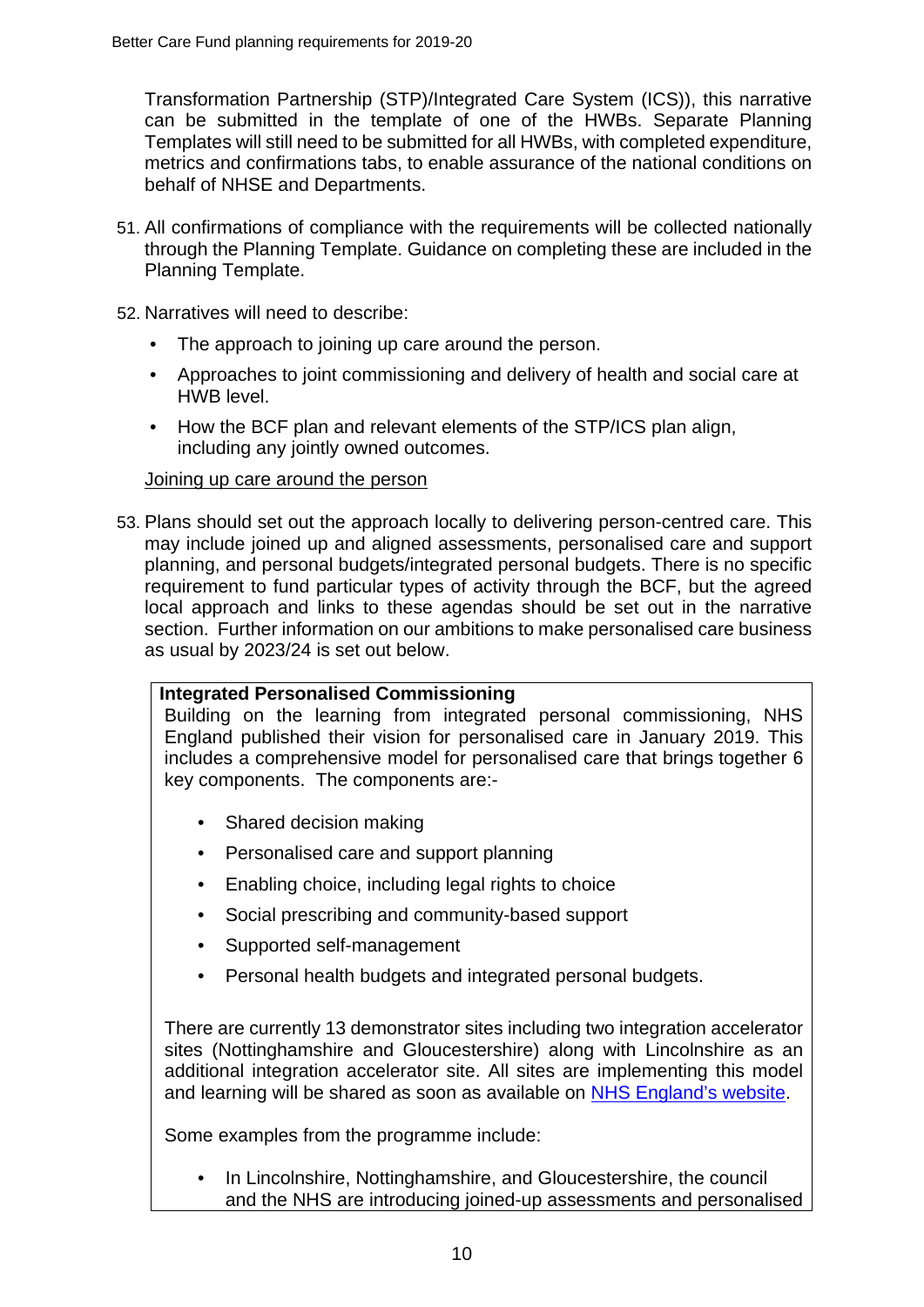care and support planning for people who have health and social care needs.

- In Tower Hamlets, organisations are working together across health and social care to provide people with integrated provision of wheelchairs and home equipment
- In Gloucestershire and Hampshire, the NHS and local government are working together to train staff to deliver personalised care.

Other parts of the country are encouraged to consider this approach and how they can plan to support the roll out of this comprehensive model of personalised care; including joint working to expand the use of joined-up and aligned assessments and personalised care and support planning, joined or integrated personal budgets, and the expansion of social prescribing schemes in partnership with primary care networks*.*

#### HWB level plans

- 54. Plans should set out the high-level approach to integrated care in the area. This could include:
	- Approaches to joint commissioning
	- Delivery of integrated care, preventative services and population health management.
	- Approaches to integration with housing and other local services, including work with the local voluntary sector.

#### Links to system level plans

- 55. Narrative plans should set out the alignment locally between the BCF plan and the STP or STPs it overlaps.
- 56. The NHS Long Term Plan sets out how STPs and ICSs should work with local government to plan and commission health and care services at 'place' level – usually HWB level, including shared decisions on the use of resources. This will include production of five-year plans by each ICS and STP in 2019. The expectation is that local systems will align these geographies in a way that makes sense in relation to local authority and health boundaries. The Long Term Plan sets an expectation that all ICSs will have a partnership board that includes representation from local government and that ICSs and HWBs will work closely together. One key consideration should be how data and information will be made accessible and shared across sectors.

#### **Continuing to address inequalities in BCF plans**

57. Local partners should continue to consider how the activities in their BCF plan will address health inequalities in the area in line with duties in the Health and Social Care Act 2012, and reduce inequalities for people with protected characteristics under the Public Sector Equality Duty in the Equality Act 2010, building on approaches agreed in 2017-19 plans. Local strategies for reducing inequalities across the constituent organisations can be referenced where appropriate, but the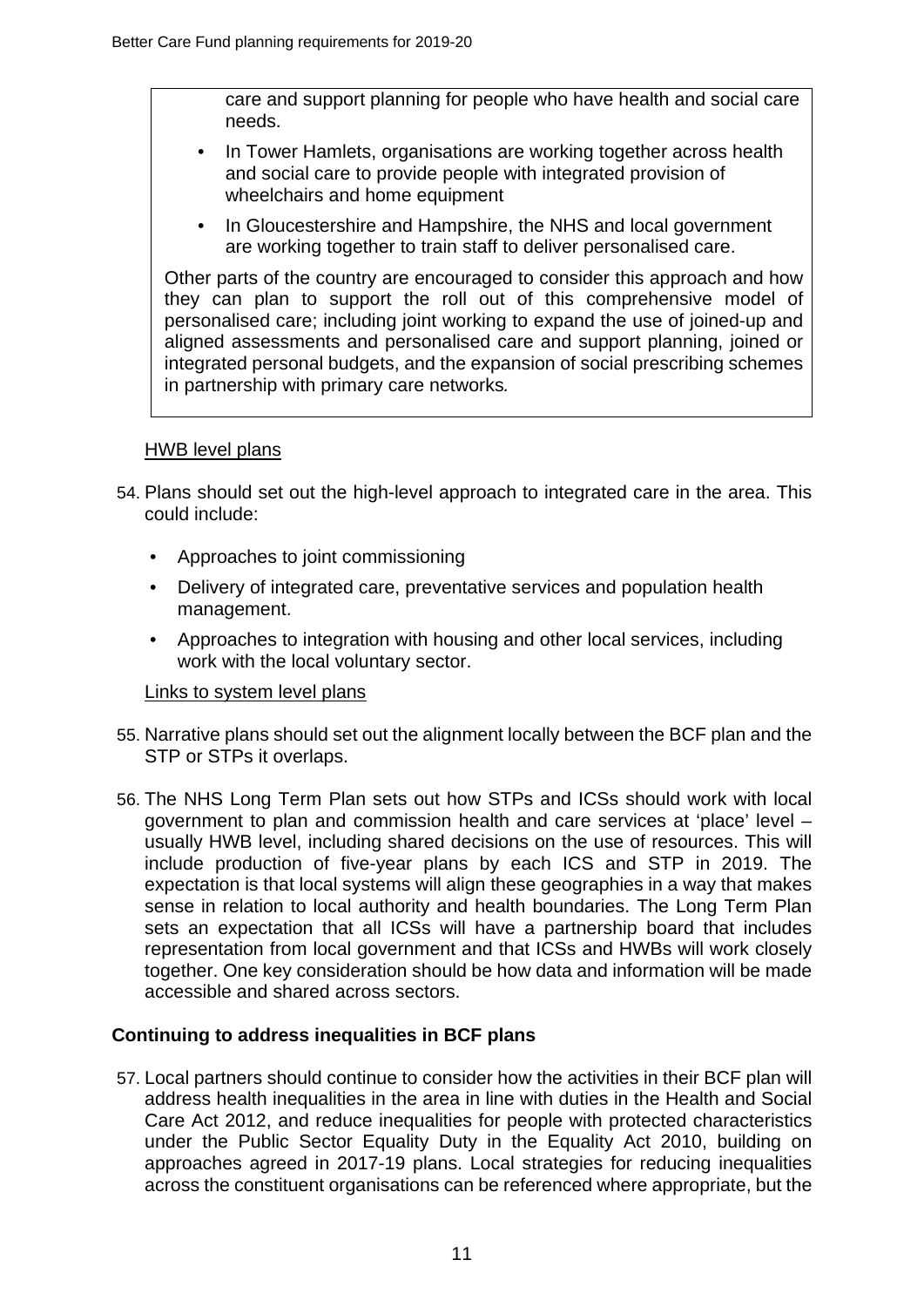narrative plan must include a short overview of any priorities and investment to address inequalities.

#### **Implementation of the High Impact Change Model for Managing Transfers of Care**

- 58. National condition four requires health and social care partners in all areas to work together to:
	- Agree a clear plan for managing transfers of care and improved integrated services at the interface of health and social care that reduces DToC, encompassing the HICM, and home based intermediate care (including reablement).
	- Continue to embed the HICM.
- 59. In the HICM section of the Planning Template, areas should set out the current state of implementation for each of the eight changes in the model and the planned level of implementation by March 2020. Areas should agree a narrative describing the priorities and actions for 2019-20 to embed the model, including:
	- Details of changes;
	- Anticipated improvements to care and discharge, minimising delays and ensuring that as many people as possible are discharged safely to their normal place of residence.
- 60. Areas were expected to implement the model during 2017-19 as part of the BCF planning and operational requirements, and should be able to confirm that each of the eight changes are at least established. If this is not the case for any of the changes, the plan should set out what is being done to ensure that the relevant change is implemented as soon as possible.
- 61. Where all parties in an area have implemented a variation on the model (for example if an existing, successful, approach would be duplicated by elements of the change model) the plan should briefly explain the rationale for this, that sets out how the aims of the specific change are met. All partners, including relevant A&E Delivery Boards, should be involved in agreeing the approach.
- 62. The LGA, Association of Directors of Adult Social Services (ADASS), NHS England and NHS Improvement and Government are reviewing the HICM and a new version will be published later in the year. For the purposes of the BCF in 2019-20, areas should set out their plans against the existing model.

#### Developing approaches to managing transfers of care

- 63. In 2017-18, the Better Care Support programme commissioned Newton, to work with nine HWBs in 14 health and care systems experiencing persistent challenges with levels of DToC. In addition to the specific diagnostic, planning and improvement work done in these systems, the findings have been brought together into a report ['People First, manage what matters'](https://www.local.gov.uk/our-support/our-improvement-offer/care-and-health-improvement/efficiency-and-sustainability-adult-0).
- 64. The report makes several recommendations for all areas to consider: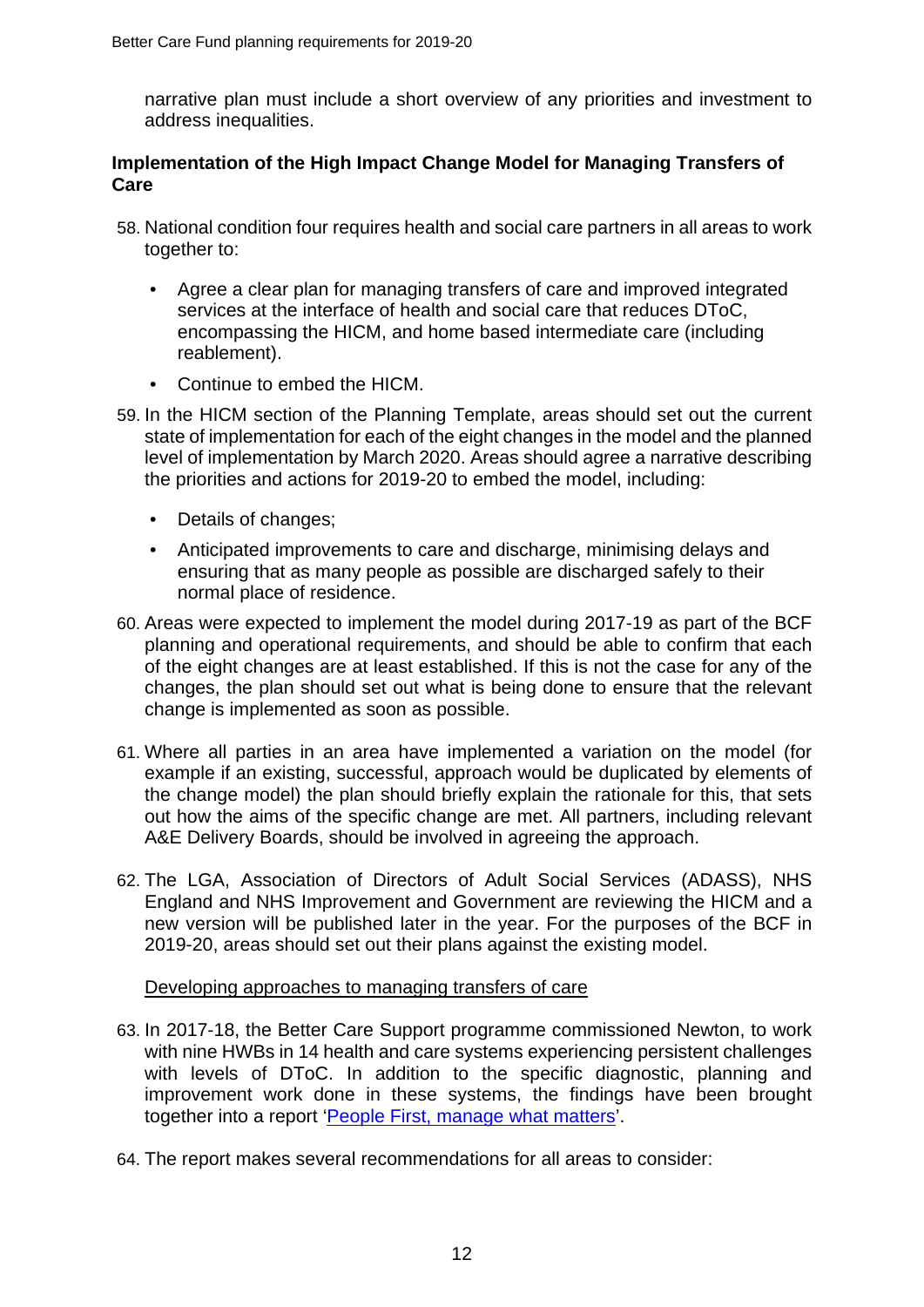- Ensure that those making decisions about people's discharge from acute settings have robust, timely and accurate information about the flow and capacity within the entire system (enabled by interoperability, data and information sharing between health and social care).
- Question the outcomes achieved for people once discharged.
- Put rigorous systems of outcome measuring and monitoring in place.
- Assess the effectiveness of system-wide leadership.
- Ensure that the mechanisms of governance in place are aligned with the outcomes the system is seeking to achieve.
- Align resource allocation with achieving the best outcomes for people, rather than with current patterns of discharge decision-making.
- 65. Local areas are encouraged to take these recommendations into account in developing their ongoing implementation of the HICM.

#### **Reablement and the NHS Long Term Plan**

66. The Long Term Plan outlines how the NHS, over the next five years, will be implementing the commitments to invest in reablement, crisis response and intermediate care services, to increase their responsiveness and reduce delays in people receiving the right care in the right place. The NHS has set itself a target for services to be in place to support people within two days for reablement and two hours for crisis response. These targets are not BCF conditions, and areas are not required to implement any specific schemes or allocate BCF funds to their implementation in 2019-20. Local health systems will need to continue to work with social care colleagues to deliver these commitments over the coming years and agree the approach to commissioning and co-ordination to ensure that these services are in place and deliver the best outcomes for individuals who need them.

#### **Further guidance**

- 67. There is an increasing range of material available to support local systems with the practical development of joint integration strategies and integrated services. The NHS England Integrating Better project recently produced a practical guide based on learning from 16 areas, which is available to health and care practitioners as part of the [STP/ICS library of good practice.](https://future.nhs.uk/connect.ti/Home/view?objectId=13912176#13912176) The LGA also provide a range of support, tools and case studies, such as through the recently published [evidence review and case studies of integrated care](https://www.local.gov.uk/our-support/our-improvement-offer/care-and-health-improvement/integration-and-better-care-fund/2018) or the support provided through its [Care and Health Improvement Programme.](https://www.local.gov.uk/our-support/our-improvement-offer/care-and-health-improvement/integration-and-better-care-fund/better-care-support-offer) Further guidance includes:
	- BCF 'How to' [guides](https://www.england.nhs.uk/ourwork/part-rel/transformation-fund/bcf-plan/) are available on the BCF pages of the NHS England Website;
	- Guidance supporting the High Impact Change Model, which can be found on the [LGA website;](https://www.local.gov.uk/our-support/our-improvement-offer/care-and-health-improvement/systems-resilience/high-impact-change-model)
	- A series of 'Quick guides' from NHS England to support health and social [care systems;](https://www.england.nhs.uk/urgent-emergency-care/hospital-to-home/quick-guides/)
	- [The Logic Model for Integrated Care,](https://www.scie.org.uk/integrated-health-social-care/measuring-progress/logic-model) developed by the Social Care Institute for Excellence on behalf of government.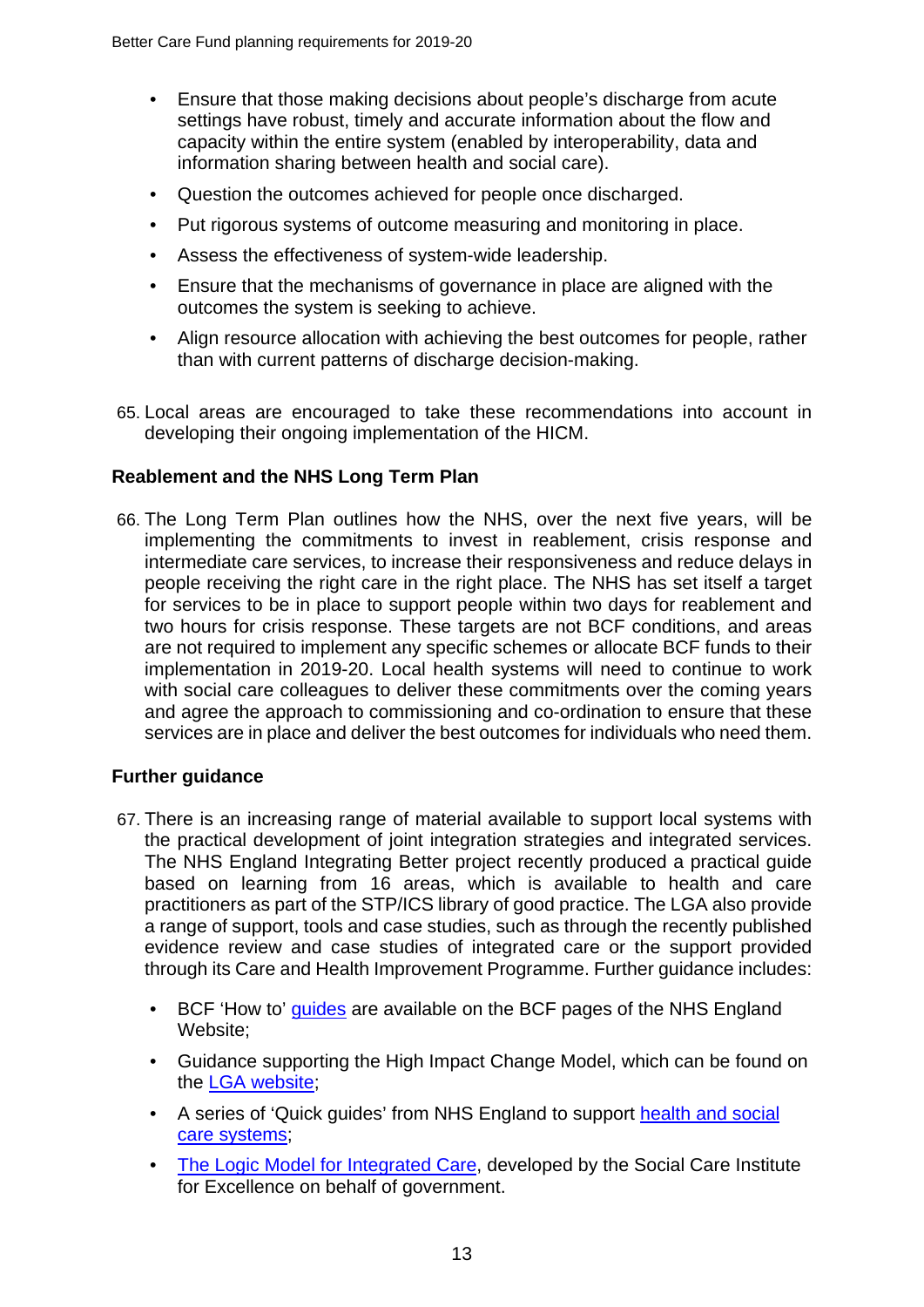## **Expenditure plans**

- 68. The Planning Template will include the scheme-level spending plan for the use of the full value of the budgets pooled through the BCF. These plans will need to include:
	- area of spend;
	- scheme type;
	- commissioner type;
	- provider type;
	- funding source:
	- the metrics that the scheme is intended to influence;
	- total 2018-19 investment (if existing scheme);
	- total 2019-20 investment;
	- the anticipated number of beneficiaries (for certain schemes).
- 69. To understand and account for the impact of funding committed to the BCF, the Policy Framework makes a commitment that more information on the impact of the BCF will be collected, through the planning process. The BCF Planning Template for 2019-20 will collect this through:
	- Clear narratives on the four national metrics describing the activity that is being commissioned through the BCF to support achieving these ambitions, including preventative approaches.
	- Scheme level data to indicate the metric(s) or integration enablers that schemes are intended to impact on (where appropriate).
	- Planned outputs from certain scheme types (comprising significant spend areas that have easily definable outputs).
- 70. Detailed instructions on completing this are included in the guidance section of the Template.
- 71. Expenditure plans must include indicative outputs for the scheme types listed in Table 2.

| Service                                            | Unit                   |  |
|----------------------------------------------------|------------------------|--|
| Domiciliary care                                   | Packages/hours of care |  |
| Reablement/rehabilitation                          | Packages/hours of care |  |
| Bed-based intermediate care Step Number of beds    |                        |  |
| up/step down                                       |                        |  |
| <b>Residential placements</b><br><b>Placements</b> |                        |  |
| Personalised care at home                          | Packages               |  |

Table 2: Output measures for selected BCF scheme types.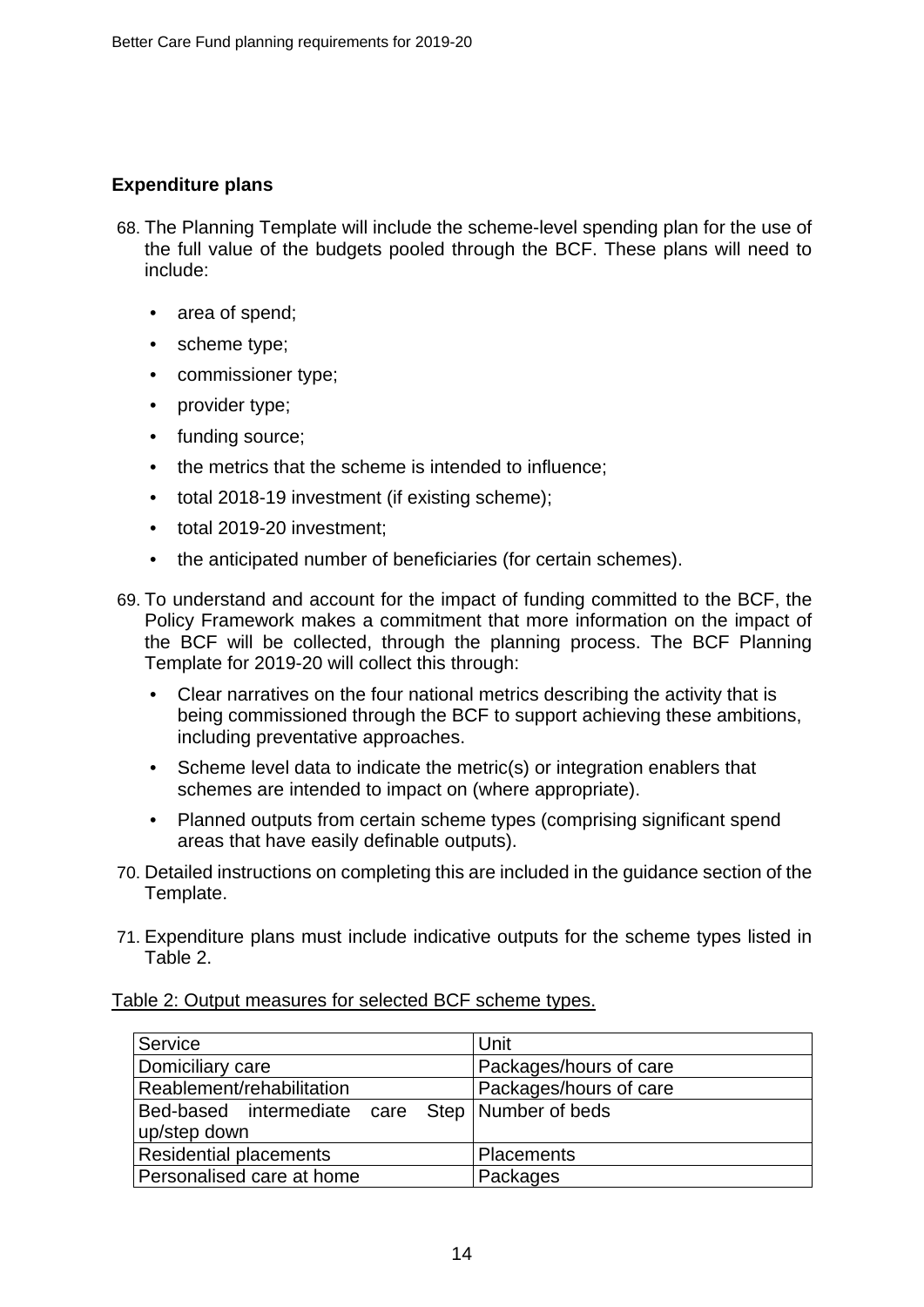- 72. There will be an option to select the output unit that is relevant to the scheme for instance for a domiciliary care scheme this might be total hours or number of packages planned. Plans will not need to show additional packages.
- 73. As the Planning Template is now collecting more information on the outputs expected from schemes, iBCF reporting will be significantly reduced. Local authority finance directors have still been asked to certify that the iBCF grant is being used exclusively on adult social care in 2019-20.
- 74. This information will not be used to make judgements on value for money or to make assurance decisions, but will be used to understand how the BCF is used and the levels of activity it supports. National partners recognise that further work is needed to improve measurements of the impact of integrated approaches through the BCF. They will work with local areas to develop models to inform future programmes.
- 75. CCGs should ensure that these returns mirror their operational planning returns for 2019-20, submitted through central UNIFY and finance return templates. This will include some of the same data, for example funding contributions and baseline Non-elective admission metrics agreed in the CCG operational plans. There will be a national reconciliation process to ensure the data provided matches in all cases.

# **Section 5 - National metrics**

- 76. The BCF Policy Framework confirms that the existing four national metrics will continue as conditions for the fund. The metrics are:
	- a. Non-elective admissions (Specific acute);
	- b. Admissions to residential and care homes;
	- c. Effectiveness of reablement; and
	- d. Delayed transfers of care;
- 77. Information on all four metrics will continue to be collected nationally. The table below sets out a summary of the information required and where this will be collected. The detailed definitions of all metrics are set out in Appendix 2.

#### Table 3: National Metrics

| <b>Metric</b>                                     | <b>Collection method</b><br>Data required                                                                                              |                                                           |
|---------------------------------------------------|----------------------------------------------------------------------------------------------------------------------------------------|-----------------------------------------------------------|
| Non-elective<br>admissions<br>(Specific<br>acute) | Collected nationally<br>through UNIFY at CCG<br>level<br><b>HWB</b> level figures<br>confirmed through BCF<br><b>Planning Template</b> | Quarterly HWB level activity<br>plan figures for 2019-20. |
| Admissions<br>to residential<br>and care<br>homes | Collected through<br>nationally developed high<br>level Planning Template                                                              | Plans should confirm an annual<br>metric for 2019-20      |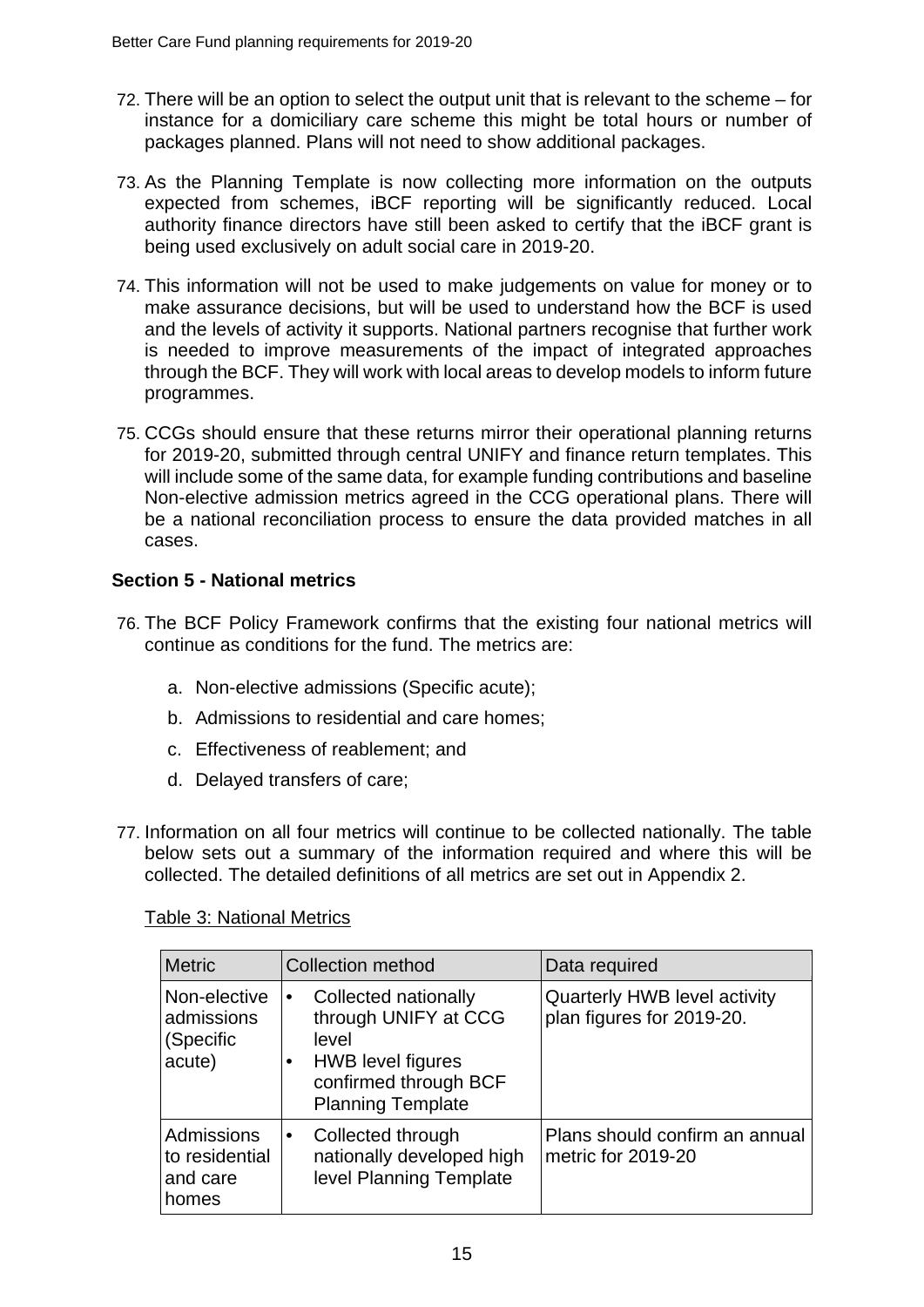| <b>Metric</b>                        | <b>Collection method</b>                                                                                                                            | Data required                                                                                                  |
|--------------------------------------|-----------------------------------------------------------------------------------------------------------------------------------------------------|----------------------------------------------------------------------------------------------------------------|
| Effectiveness  •<br>οf<br>reablement | Collected through<br>nationally developed high<br>level Planning Template                                                                           | Plans should confirm an annual<br>metric for 2019-20                                                           |
| Delayed<br>transfers of<br>care      | Collected nationally<br>$\bullet$<br>through UNIFY at CCG<br>level<br><b>HWB</b> level figures<br>confirmed through the<br><b>Planning Template</b> | Local expectations will be set<br>at HWB level and prepopulated<br>in the metrics tab of each HWB<br>Template. |

## **Metric plans**

- 78. BCF plans must include narratives that describe how the schemes and enabling activity for health and social care integration in the agreed BCF plan will support the delivery of each metric.
- 79. These narratives should include any significant changes from 2017-19 plans, including any schemes that have been decommissioned or planned new schemes.

#### **Non-elective admissions (NEAs)**

80. The detailed definition of the NEA metric is set out in the [Planning Round](https://www.england.nhs.uk/ourwork/futurenhs/deliver-forward-view/)  [Technical Definitions.](https://www.england.nhs.uk/ourwork/futurenhs/deliver-forward-view/) Figures submitted in CCG operating plan returns have been pre-populated into the Template centrally and mapped accordingly. HWBs will be expected to agree CCG level activity plans for reducing NEAs as part of the operational planning process and through the BCF to ensure broader system ownership of the non-elective admission plan as part of a whole system integrated care approach.

#### **Delayed transfers of care**

- 81. The BCF Policy Framework for 2019-20 retains the centrally set expectation for reducing DToC nationally to below 4,000 delays per day across England. The expectations set for HWBs for 2018-19 in the BCF Operating Guidance 2017-19 have been retained and are pre-populated in each area's Planning Template. Where an area has not met their expectation, they should ensure that there are plans in place to do so as soon as possible. Where areas have already met these expectations, they should continue to implement joint plans to manage discharge and flow to minimise delays.
- 82. Progress in reducing DToC will continue to be monitored regularly by national partners. Support for areas experiencing significant challenges (and areas keen to further improve and innovate) will continue to be provided through the Better Care Support offer based on performance over time, taking into account the overall rate of delays as well as the distance from BCF plan expectations. This will include a review of progress prior to Winter.
- 83. Narratives for implementing the HICM and reducing DToC must set out how CCGs, LAs, NHS providers of acute, community and mental health bed-based services and providers of social care will work together to achieve the DToC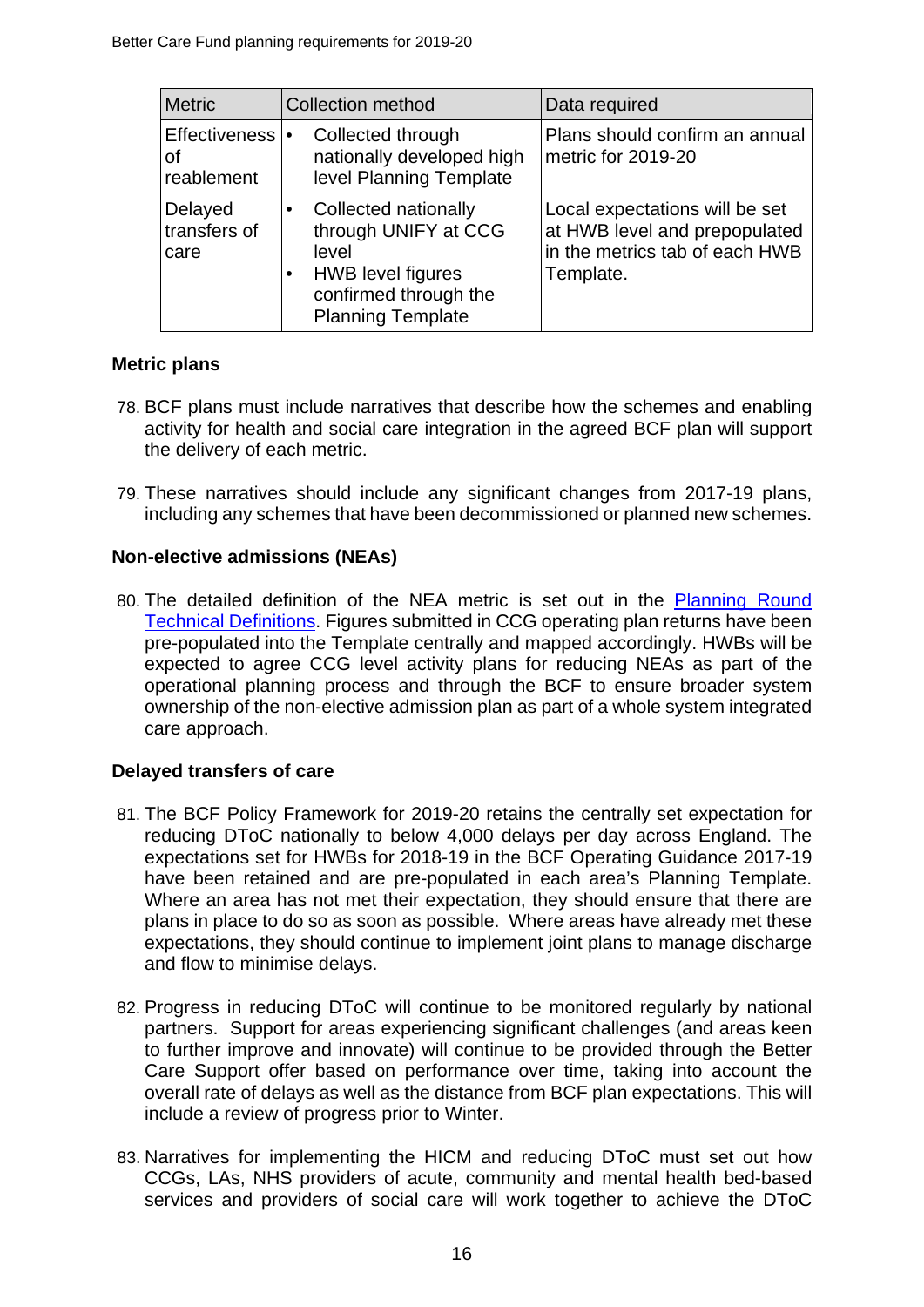expectation. Local plans should focus on system wide approaches to ensuring that people are discharged in a safe and timely way to the most appropriate setting, taking account of guidance referenced in Section 4 of this document.

84. Expectations for reducing DToC in 2019-20 are articulated as a single HWB ambition and have not been split into separate NHS and social care expectations. This is intended to support joint working and accountability at system level and BCF plans should describe how these ambitions will be met locally through integrated, collaborative approaches.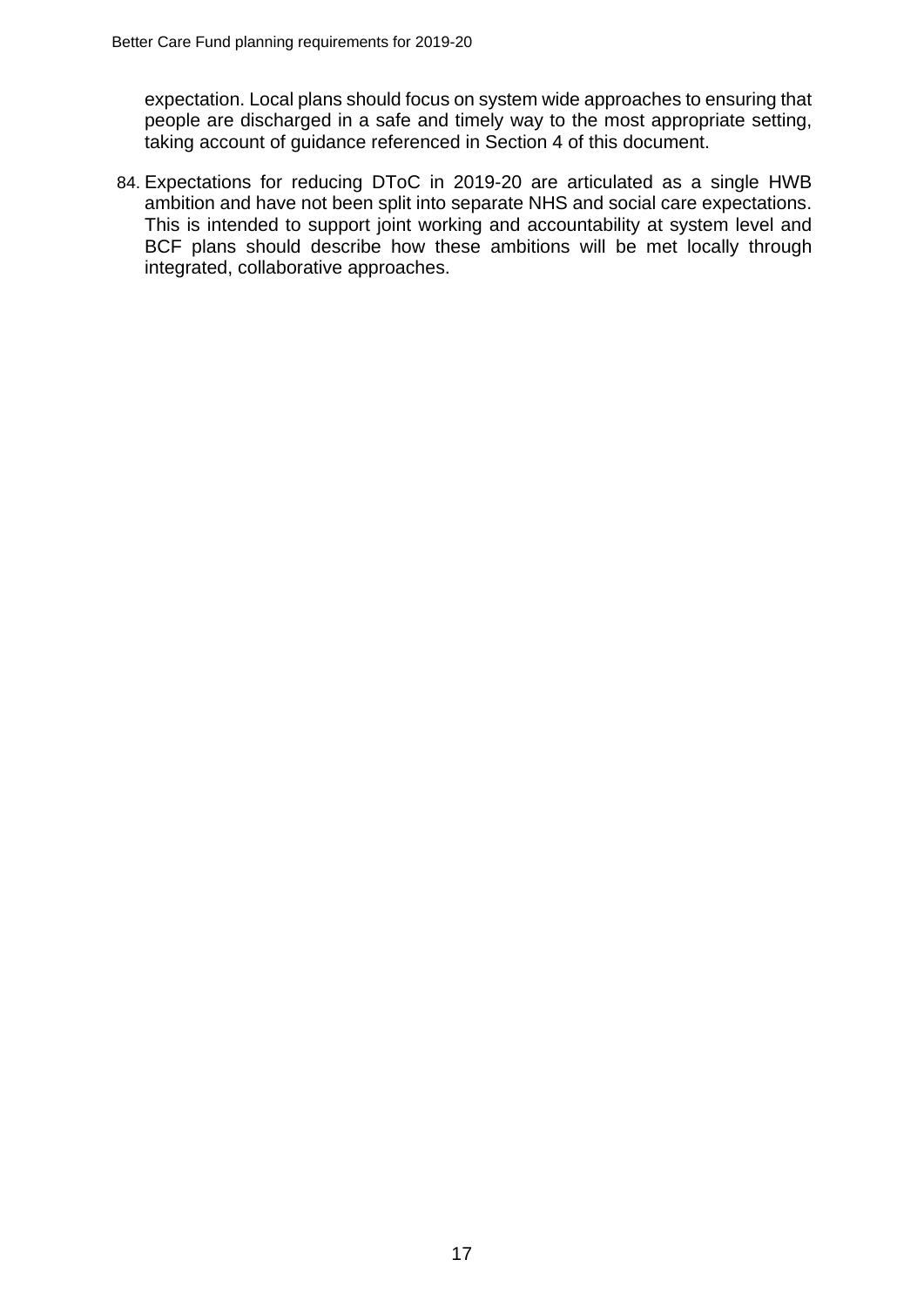# **PART 3 - ASSURANCE, APPROVAL AND INTERVENTION**

#### **Section 6 - Local plan development, sign off and assurance**

- 85. Plans will be assured and moderated regionally, which will be a joint NHS and local government process. Recommendations for approval of BCF plans will be made following cross regional calibration of outcomes to ensure consistent application of the requirements nationally. From April 2019, the NHS has moved to a new regional structure with integrated NHS England and NHS Improvement regional offices. Moderation of HWB BCF plans will be carried out at the new NHS regional footprint, with full involvement of local government.
- 86. The main Planning Requirements included in this document (summarised on Appendix 1) and a set of underpinning key lines of enquiry (KLOE) have been produced to support a consistent assurance process. These will be available to local areas on the planning requirements confirmations sheet within the Planning Template.
- 87. The Better Care Support team (BCST) will provide a range of resources to help local areas develop their plans, including signposting to support and advice available on integrated care, technical support on the BCF planning requirements, and continuing to share examples of good practice. Better Care Managers (BCMs) will provide practical support and advice during the planning process.
- 88. The assurance of plans will be a single stage, with an assessment of whether a plan should be approved or not approved. Plans should be submitted by 27 September 2019, having been approved or scheduled to be approved by the relevant HWB(s).
- 89. Areas are asked to send their Planning Template to their BCM, copied to [england.bettercaresupport@nhs.net.](mailto:england.bettercaresupport@nhs.net) The BCST will collate data from the Planning Template to assist regional assurance. If an agreed plan is not submitted by the deadline, the BCSt will work with the local BCM to agree appropriate support for the area to agree a plan promptly. Areas will be expected to take up this support. If it appears that a plan is unlikely to be agreed locally within a reasonable timeframe, formal escalation will be considered.
- 90. The assurance process, including reconciling any data issues, will be a joint NHS England and local government process. Local government has been funded to carry out assurance via regional local government leads. BCMs and the BCST will work with these teams to ensure they are fully briefed on the requirements of the BCF for 2019-20 and have capacity in place to participate in the process. The confirmations sheet in the Planning Template sets out the main planning requirements for the BCF and associated KLOEs. NHS regional finance teams will be involved in assurance, particularly in assuring that larger increases to social care from the CCG minimum contribution are affordable and present value to the NHS.

#### **Calibration and plan approval**

91. Following regional assurance and moderation, the BCST will co-ordinate a crossregional calibration exercise with regional colleagues to provide assurance that plans have been assured in a consistent way across England. The BCST will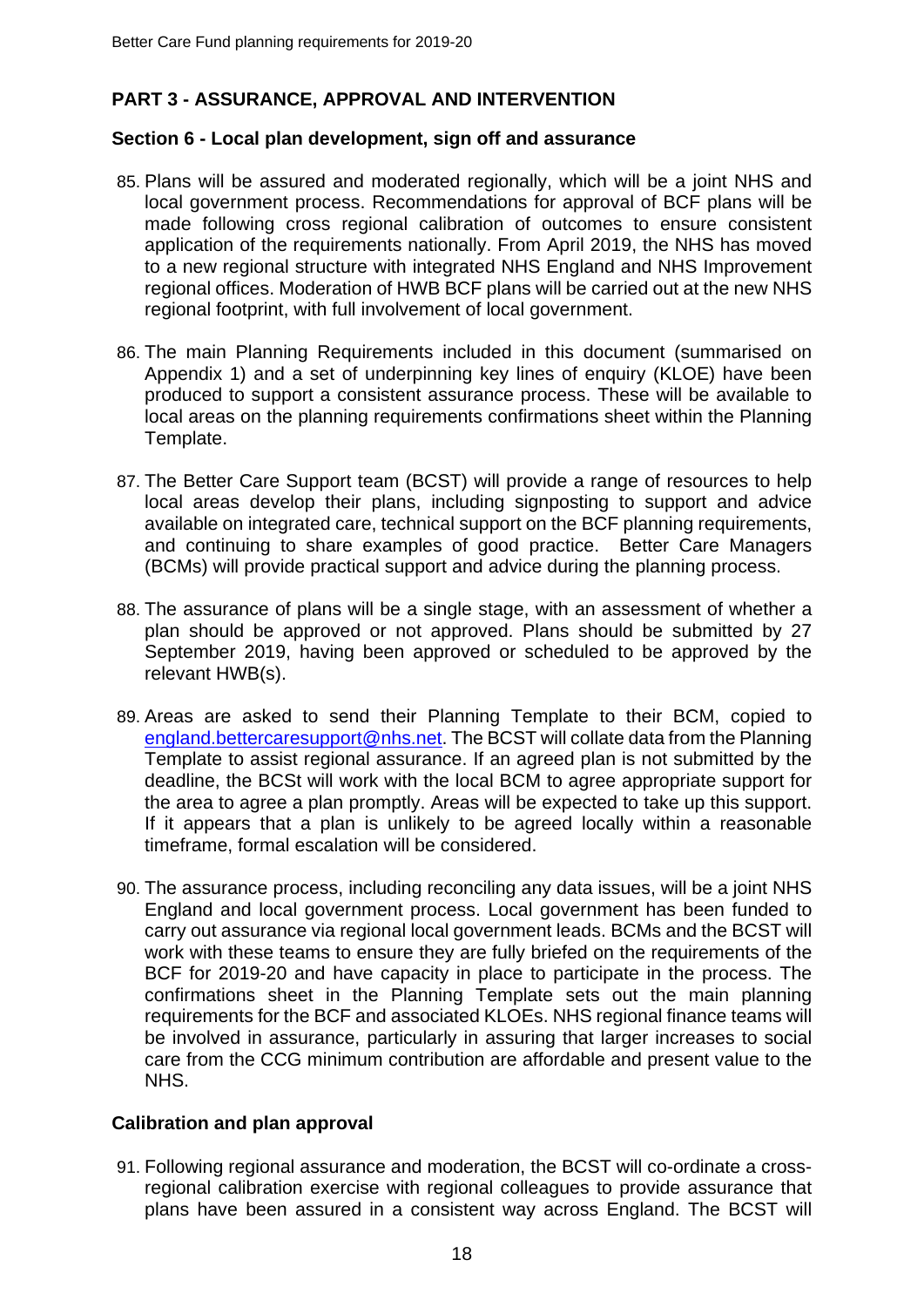provide data on provisional assurance outcomes and facilitate the cross-regional discussion to agree a consistent approach to assurance outcomes across all regions. This may result in regions being asked to revisit recommendations from assurance panels where it is agreed that the requirements have not been applied consistently. Following this, recommendations and advice for approval will be provided to DHSC and MHCLG and then to NHS England for approval of spending plans from the CCG minimum contribution.

| Category     | <b>Description</b>                                                                                                                          |  |
|--------------|---------------------------------------------------------------------------------------------------------------------------------------------|--|
| Approved     | Plan agreed by HWB.                                                                                                                         |  |
|              | Plan meets all national conditions.                                                                                                         |  |
|              | Agreement on use of local authority grants (DFG,<br><b>iBCF</b> and Winter Pressures).                                                      |  |
|              | Metrics are set and plans agreed for delivery of these<br>metrics.                                                                          |  |
|              | No or only limited work needed to gather additional<br>information on plan – where there is no impact on<br>national conditions or metrics. |  |
| Not approved | One or more of the following apply:                                                                                                         |  |
|              | Plan is not agreed.                                                                                                                         |  |
|              | One or more national conditions not met.                                                                                                    |  |
|              | No local agreement on use of local authority grants<br>(DFG, iBCF and Winter Pressures).                                                    |  |
|              | Plans not agreed for delivery of metrics.                                                                                                   |  |

#### Table 4: BCF assurance categories

- 92. Formal approval of BCF plans and authorisation for CCGs to use the CCG minimum element of the BCF will be given by NHS England, following agreement with DHSC and MHCLG that all conditions are met. These decisions will be based on the advice of the assurance process set out above. Where plans are not initially approved, the BCST may implement a programme of support, with partners, to help areas to achieve approval as soon as possible or consider placing the area into formal escalation.
- 93. Following formal approval, CCG funding agreed within BCF plans must be transferred into one or more pooled funds established under Section 75 of the NHS Act 2006.

#### **Section 7 - Intervention and escalation**

94. Escalation will be considered in the event that:

- CCGs and local authority are not able to agree and submit a plan to their HWB; or
- The HWB do not approve the final plan; or
- Regional assurers rate a plan as 'not approved'.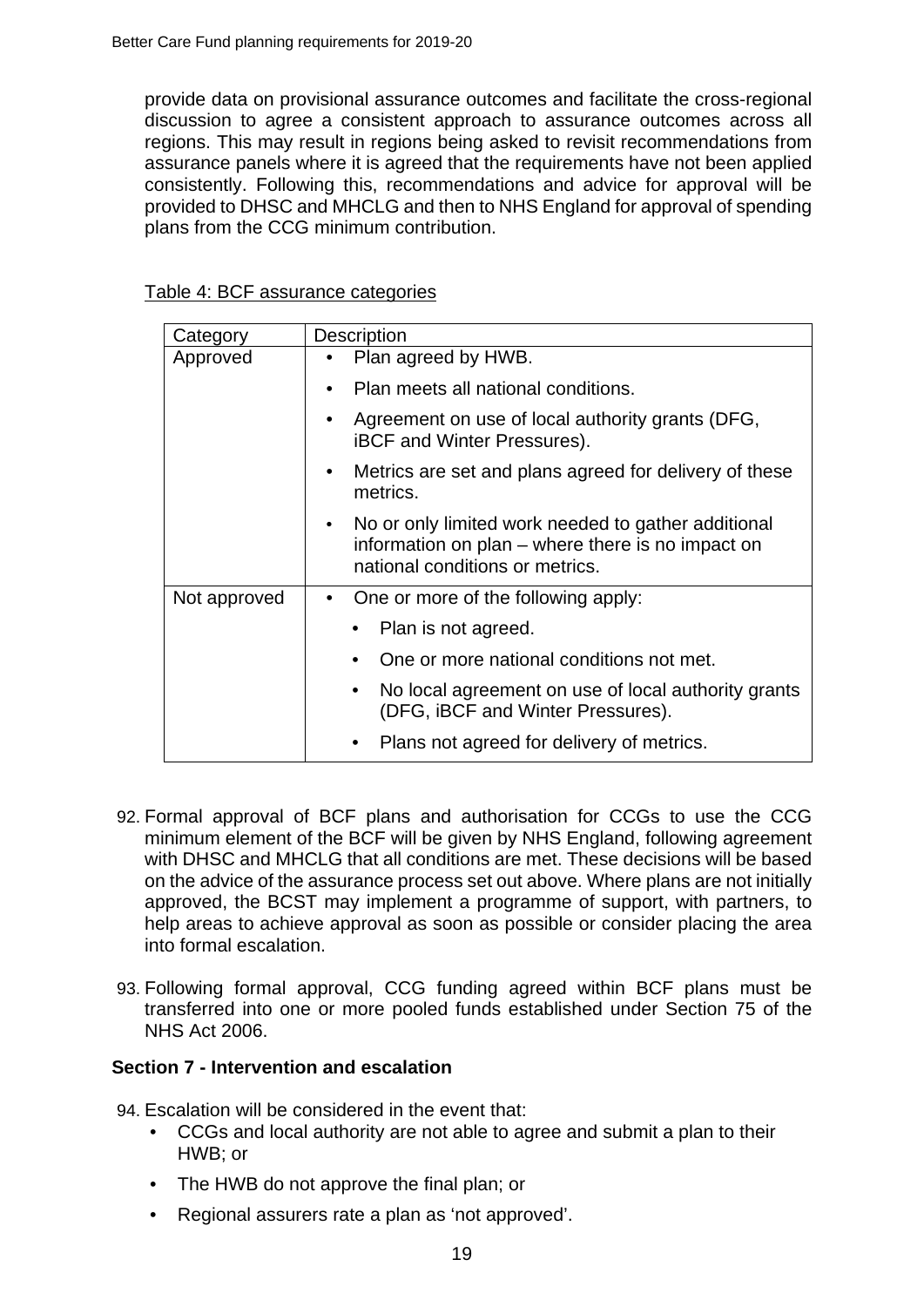- 95. The purpose of escalation is to assist areas to reach agreement on a compliant plan. It is not an arbitration or mediation process. This will initially be a regional process. If regional escalation is not able to address the outstanding planning requirements, senior representatives from all local parties who are required to agree a plan, including the HWB chair, will be invited to a National Escalation Panel meeting to discuss concerns and identify a way forward.
- 96. If a plan is not approved, the area should not proceed with the signing of a Section 75 agreement in relation to NHS monies.

#### **Section 8 - Monitoring continued compliance with the conditions of the fund**

- 97. BCMs and the wider BCST will monitor continued compliance against the national conditions (including the metrics) through the BCF reporting process described below and their wider interactions with local areas.
- 98. If an area is not compliant with any of the conditions of the BCF, or if the funds are not being spent in accordance with the agreed plan resulting in a risk to meeting the national conditions, or if performance against metrics is problematic, the BCST, in consultation with national partners, may make a recommendation to initiate an escalation process. Any intervention will be appropriate to the risk or issue identified.
- 99. It is recognised that owing to various circumstances, places may wish to amend plans in-year to:
	- Modify or decommission schemes
	- Increase investment or include new schemes.
- 100. In such instances, any changes to assured and approved BCF plans arising inyear must be jointly agreed between the LA and the CCGs and continue to meet the conditions and requirements of the BCF. A jointly agreed and HWB approved resubmission of an updated BCF Planning Template with an accompanying rationale will be required. If the need arises to amend BCF plans in-year please contact the relevant BCM in the first instance.
- 101. The intervention and escalation process (outlined in subsequent sections) ultimately leads to NHS England exercising its powers of intervention provided by NHS Act 2006, in consultation with DHSC and MHCLG, as the last resort.

#### **Section 9 - Reporting in 2019-20**

- 102. The primary purpose of BCF reporting is to ensure a clear and accurate account of continued compliance with the key requirements and conditions of the Fund. The secondary purpose is to inform policy making, the national support offer and local practice sharing by providing a fuller insight from narrative feedback on local progress, challenges and highlights on the implementation of BCF plans and progress on wider integration.
- 103. To serve these purposes, areas are required to provide quarterly reporting for the BCF over 2019-20 in relation to the CCG minimum contribution and the Winter Pressures grant.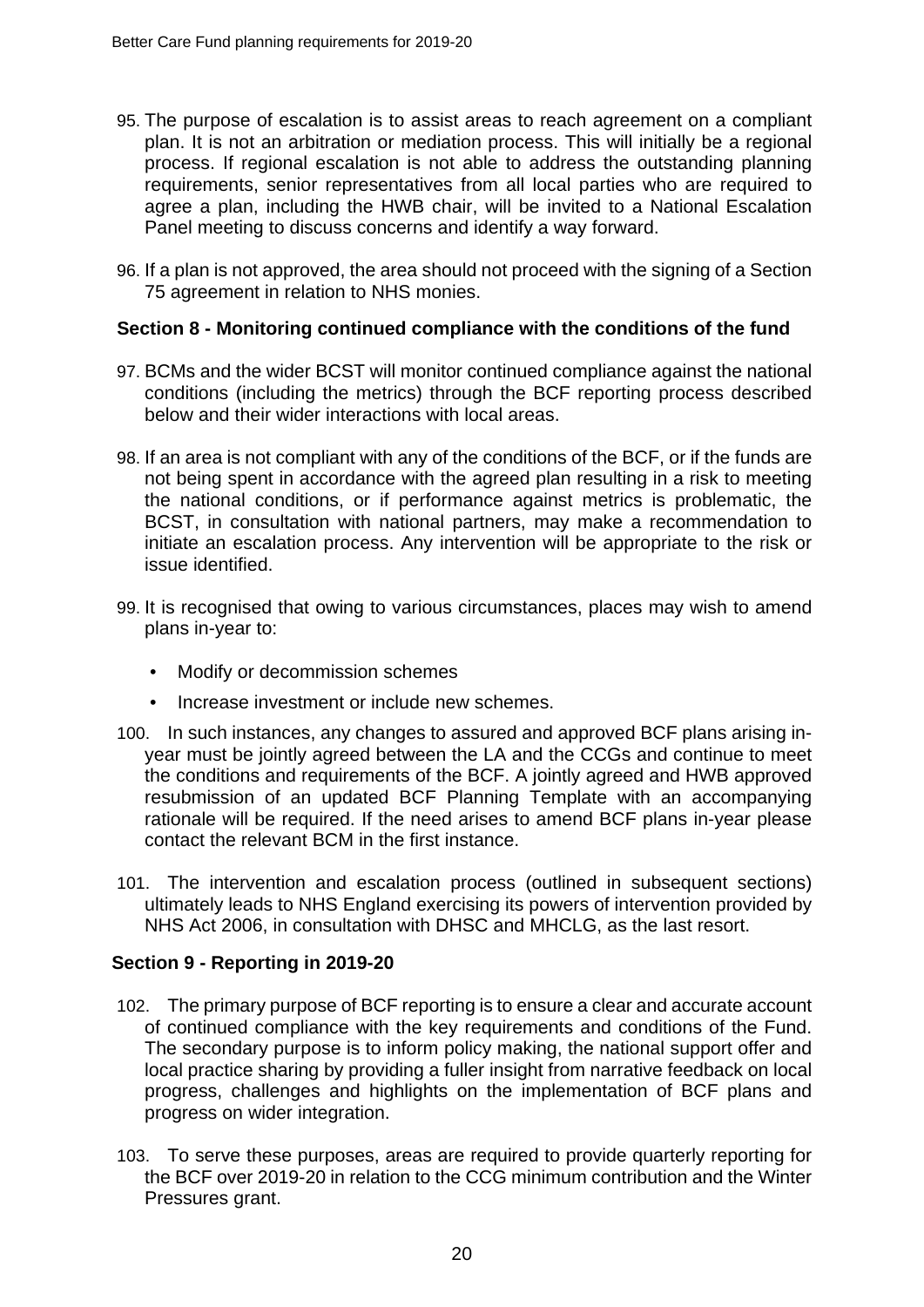- 104. These reports are discussed and signed-off by HWBs (or with appropriate delegation) as part of their responsibility for overseeing BCF plans locally. National partners recommend that this approach is built into s.75 agreements. Monitoring will include confirmation that s.75 agreement is in place.
- 105. The reporting template will be made available to the local systems with associated guidance and timetables via the Better Care Exchange, an online platform that all Better Care leads are able to access.

#### **Section 10 – Timetable for planning and assurance**

106. The submission and assurance process will follow the timetable below:

#### Table 5: BCF Planning and assurance timetable

| BCF planning submission from local Health and Wellbeing<br>Board areas (agreed by CCGs and local government). All<br>submissions will need to be sent to the local BCM, and<br>copied to england.bettercaresupport@nhs.net | By 27 September                   |
|----------------------------------------------------------------------------------------------------------------------------------------------------------------------------------------------------------------------------|-----------------------------------|
| Scrutiny of BCF plans by regional assurers, assurance<br>panel meetings, and regional moderation                                                                                                                           | By 30 October                     |
| Regionally moderated assurance outcomes sent to BCST                                                                                                                                                                       | By 30 October                     |
| Cross regional calibration                                                                                                                                                                                                 | By 5 November                     |
| Assurance recommendations considered by Departments<br>and NHSE                                                                                                                                                            | $5 - 15$ November                 |
| Approval letters issued giving formal permission to spend<br>(CCG minimum)                                                                                                                                                 | Week<br>commencing 18<br>November |
| All Section 75 agreements to be signed and in place                                                                                                                                                                        | By 15 December                    |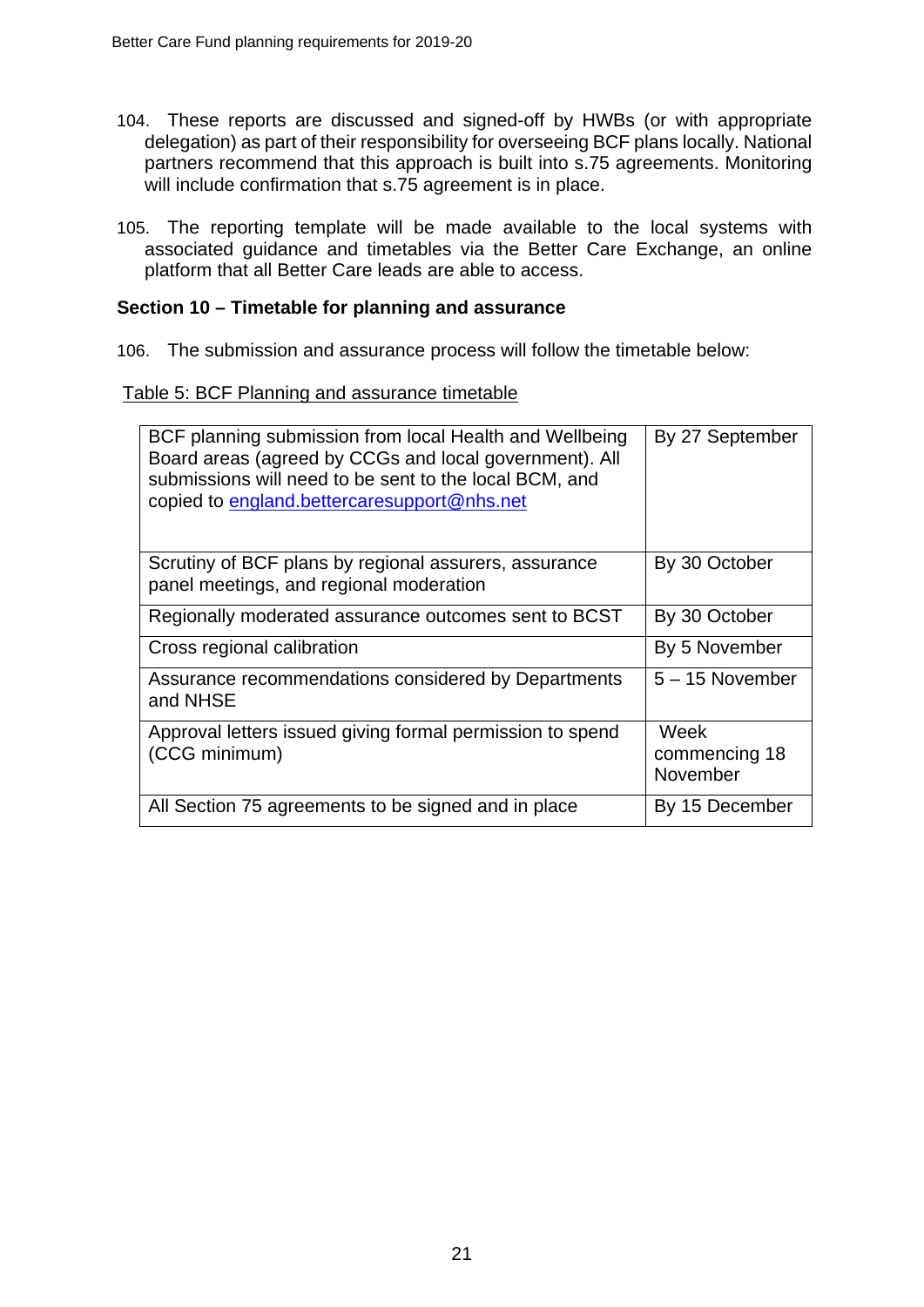|  |  |  | <b>Appendix 1 - BCF planning requirements</b> |
|--|--|--|-----------------------------------------------|
|--|--|--|-----------------------------------------------|

| Condition/Requirement                                                                                                                       | <b>Collection method</b>                                                                                                               | Assurance approach                                                                                                                                                                                                                                                                                           |
|---------------------------------------------------------------------------------------------------------------------------------------------|----------------------------------------------------------------------------------------------------------------------------------------|--------------------------------------------------------------------------------------------------------------------------------------------------------------------------------------------------------------------------------------------------------------------------------------------------------------|
| Jointly agreed plan<br>including;<br>Confirmation of<br>funding<br>contributions<br>National<br>conditions<br>Scheme level<br>spending plan | Collected through single Planning<br>Template, submitted to Better Care<br>Managers and copied to<br>england.bettercaresupport@nhs.net | Assured regionally by<br>relevant NHS teams and<br>local government<br>assurers, with regional<br>moderation involving the<br><b>LGA and ADASS at NHS</b><br>regional level, supported<br>by collation and analysis<br>of data on national<br>conditions and<br>expenditure plans carried<br>out nationally. |
| <b>National Metrics</b>                                                                                                                     | Submitted through UNIFY (NEA)<br>and through the Planning Template<br>(Effectiveness of Reablement and<br>Residential admissions)      | Collated and analysed<br>nationally, with feedback<br>provided to relevant NHS<br>teams and local<br>government assurers for<br>regional moderation and<br>assurance process.<br>Regional assurance will<br>also confirm that the area<br>has a coherent plan for<br>achieving these metrics.                |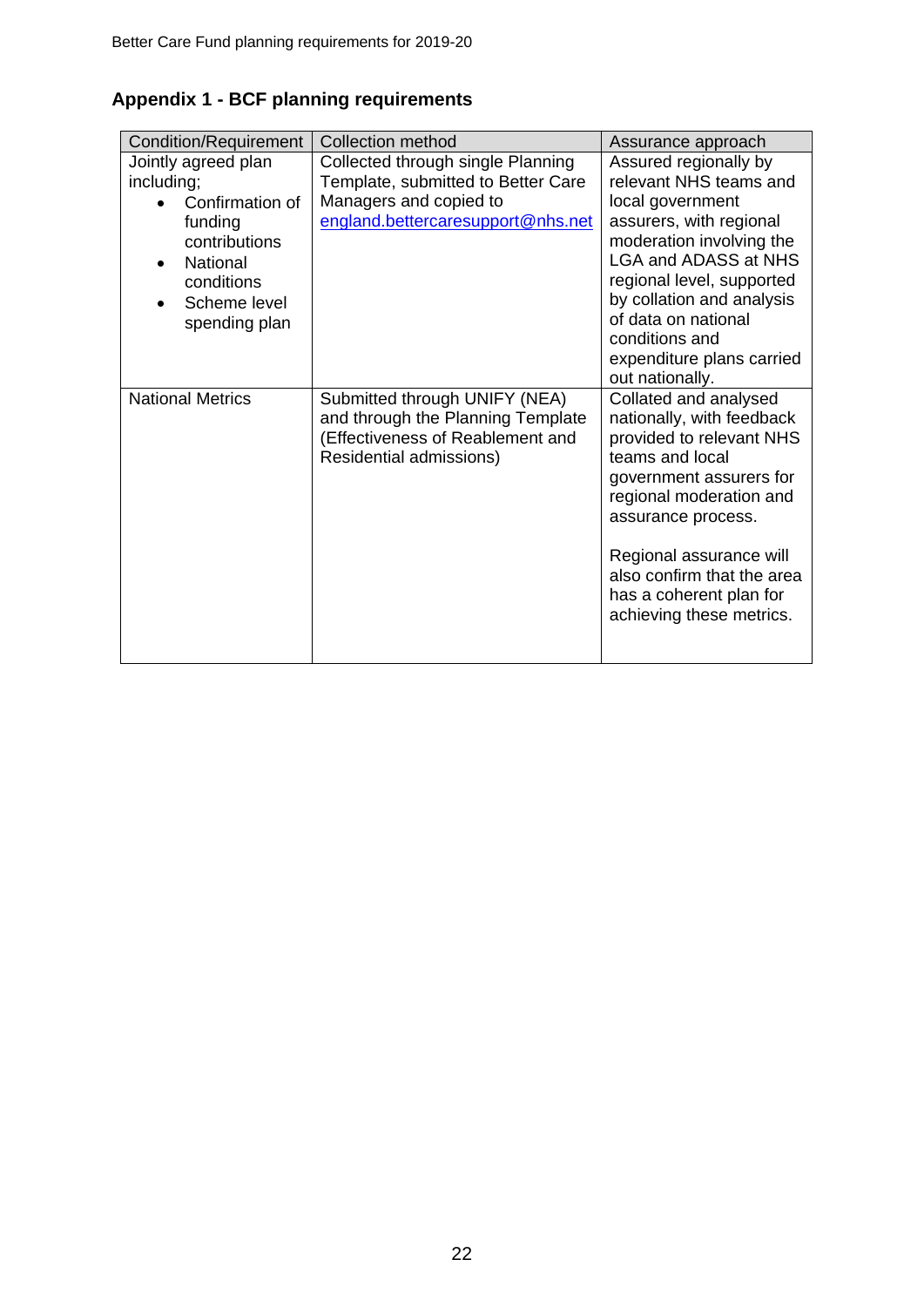# **Appendix 2 - Specification of Better Care Fund metrics**

# **Metric One: Total Non-elective spells (specific acute) per 100,000 population**

| <b>Outcome</b><br>sought                           | A reduction in the number of unplanned acute admissions to hospital.                                                                                                                                                                                                                                                                                                                                   |
|----------------------------------------------------|--------------------------------------------------------------------------------------------------------------------------------------------------------------------------------------------------------------------------------------------------------------------------------------------------------------------------------------------------------------------------------------------------------|
| <b>Rationale</b>                                   | Effective prevention and risk management of vulnerable people through<br>effective, integrated Out-of-Hospital services will improve outcomes for<br>people with care needs and reduce costs by avoiding preventable acute<br>interventions and keeping people in non-acute settings.                                                                                                                  |
| <b>Definition</b>                                  | Description: Total number of specific acute (replaces General & Acute)<br>non-elective spells per 100,000 population.                                                                                                                                                                                                                                                                                  |
|                                                    | Numerator:<br>Number of specific acute non-elective spells in the period.                                                                                                                                                                                                                                                                                                                              |
|                                                    | Data definition:<br>A Non-Elective Admission is one that has not been arranged in advance.<br>Specific Acute Non-Elective Admissions may be an emergency admission or<br>a transfer from a Hospital Bed in another Health Care Provider.                                                                                                                                                               |
|                                                    | Number of specific acute hospital provider spells for which:                                                                                                                                                                                                                                                                                                                                           |
|                                                    | Der_Management_Type is 'EM' and 'NE'                                                                                                                                                                                                                                                                                                                                                                   |
|                                                    | <b>Where 'EM'</b> = Emergency and 'NE' = Non-Elective                                                                                                                                                                                                                                                                                                                                                  |
|                                                    | Please refer the Joint Technical definitions for Performance and Activity<br>(2019-20) and see Appendix A- SUS Methodology for details of derivations<br>and Appendix B for full list of Treatment Function Code categorisation.                                                                                                                                                                       |
|                                                    | Denominator: ONS mid-year population estimate for all ages (mid-year<br>projection for population                                                                                                                                                                                                                                                                                                      |
| <b>Source</b>                                      | Secondary Uses Service NCDR(SEM) - SUS+ NCDRis derived from SUS+<br>(SEM) and not the SUS+ PbR Mart. Adjustments are made to the data to<br>correct for improbably high or low data points and ensure a consistent time<br>series; this is in line with monthly activity reporting within NHS England.<br>For more details see Joint Technical definitions for Performance and Activity<br>$(2019-20)$ |
|                                                    | Population statistics (ONS)                                                                                                                                                                                                                                                                                                                                                                            |
| <b>Reporting</b><br>schedule<br>for data<br>source | Collection frequency: Numerator collected monthly (aggregated to quarters<br>for monitoring).<br>Denominator is annual.                                                                                                                                                                                                                                                                                |
|                                                    | Timing of availability: data is <b>available</b> approximately 6 weeks after the<br>period end.                                                                                                                                                                                                                                                                                                        |
| <b>Historic</b>                                    | From 2017-18, total number of specific acute non elective spells replaces<br>non elective (general and acute) episodes metric                                                                                                                                                                                                                                                                          |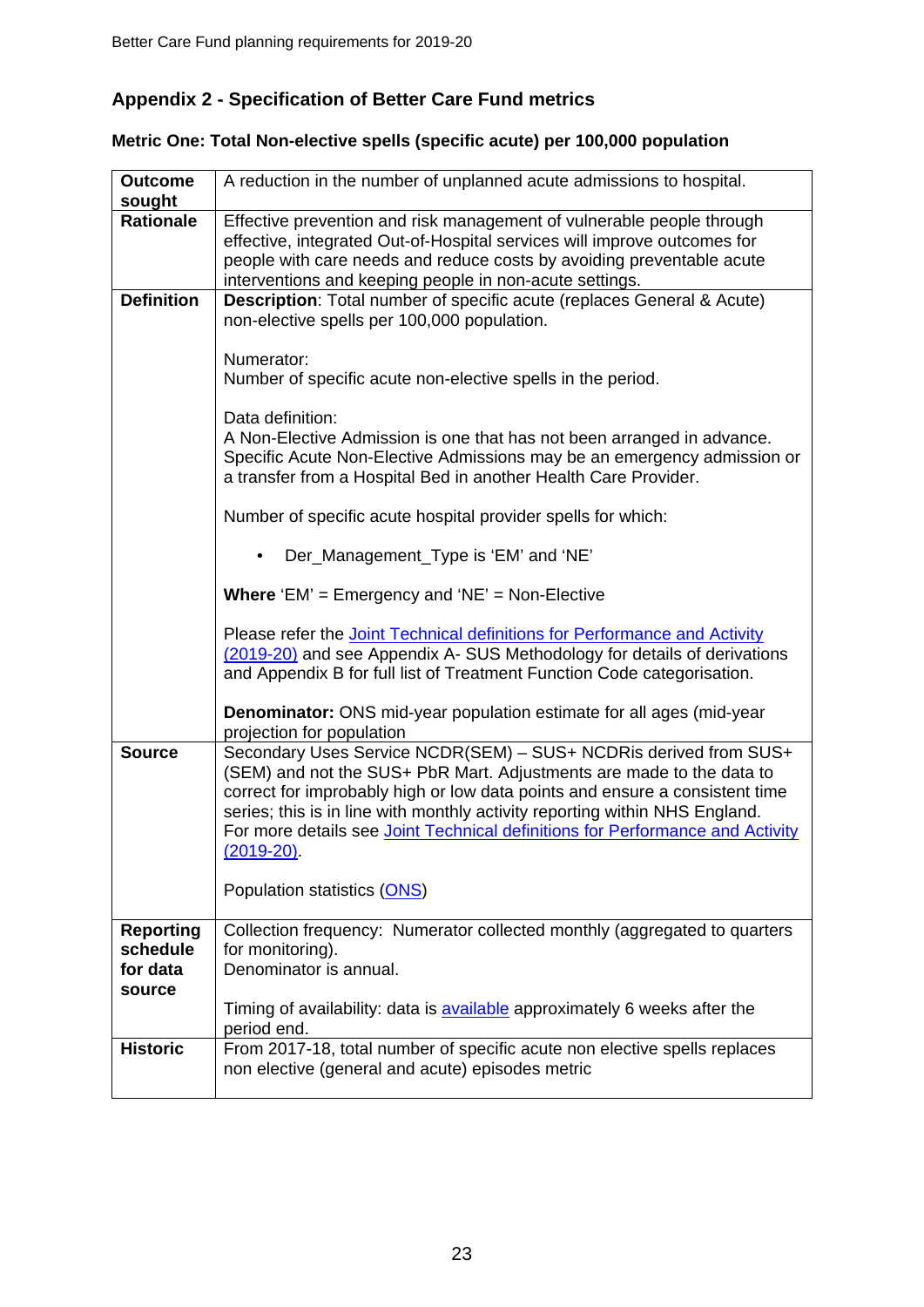# **Metric Two: Long term support needs of older people (aged 65 and over) met by admission to residential and nursing care homes, per 100,000 population**

| <b>Outcome</b>    | Overarching measure: Delaying and reducing the need for care and support.                                                                                                                                                                                                                                                                                                                                                                                                                                                                                                                                                                                                                  |
|-------------------|--------------------------------------------------------------------------------------------------------------------------------------------------------------------------------------------------------------------------------------------------------------------------------------------------------------------------------------------------------------------------------------------------------------------------------------------------------------------------------------------------------------------------------------------------------------------------------------------------------------------------------------------------------------------------------------------|
| sought            |                                                                                                                                                                                                                                                                                                                                                                                                                                                                                                                                                                                                                                                                                            |
| <b>Rationale</b>  | Avoiding permanent placements in residential and nursing care homes is a<br>good measure of delaying dependency, and the inclusion of this measure in<br>the framework supports local health and social care services to work<br>together to reduce avoidable admissions. Research suggests that, where<br>possible, people prefer to stay in their own home rather than move into<br>residential care. However, it is acknowledged that for some client groups<br>that admission to residential or nursing care homes can represent an<br>improvement in their situation.                                                                                                                 |
| <b>Definition</b> | <b>Description:</b> Annual rate of older people whose long term support needs<br>are best met by admission to residential and nursing care homes.<br><b>Numerator:</b> The sum of the number of council-supported older people (aged<br>65 and over) whose long term support needs were met by a change of<br>setting to residential and nursing care during the year (excluding transfers<br>between residential and nursing care). This data is taken from Short- and<br>Long-Term Support (SALT) collected by NHS Digital<br><b>Denominator:</b> Size of the older people population in area (aged 65 and<br>over). This should be the appropriate Office for National Statistics (ONS) |
|                   | mid-year population estimate or projection.                                                                                                                                                                                                                                                                                                                                                                                                                                                                                                                                                                                                                                                |
| <b>Source</b>     | <b>Adult Social Care Outcomes Framework:</b><br>NHS Digital ( <b>SALT</b> )<br>Population statistics (ONS)                                                                                                                                                                                                                                                                                                                                                                                                                                                                                                                                                                                 |
| <b>Reporting</b>  | Collection frequency: Annual (collected Apr-March)                                                                                                                                                                                                                                                                                                                                                                                                                                                                                                                                                                                                                                         |
| schedule          |                                                                                                                                                                                                                                                                                                                                                                                                                                                                                                                                                                                                                                                                                            |
| for data          | Timing of availability: data typically available 6 months after year end.                                                                                                                                                                                                                                                                                                                                                                                                                                                                                                                                                                                                                  |
| source            |                                                                                                                                                                                                                                                                                                                                                                                                                                                                                                                                                                                                                                                                                            |
| <b>Historic</b>   | Data first collected 2014-15 following a change to the data source.                                                                                                                                                                                                                                                                                                                                                                                                                                                                                                                                                                                                                        |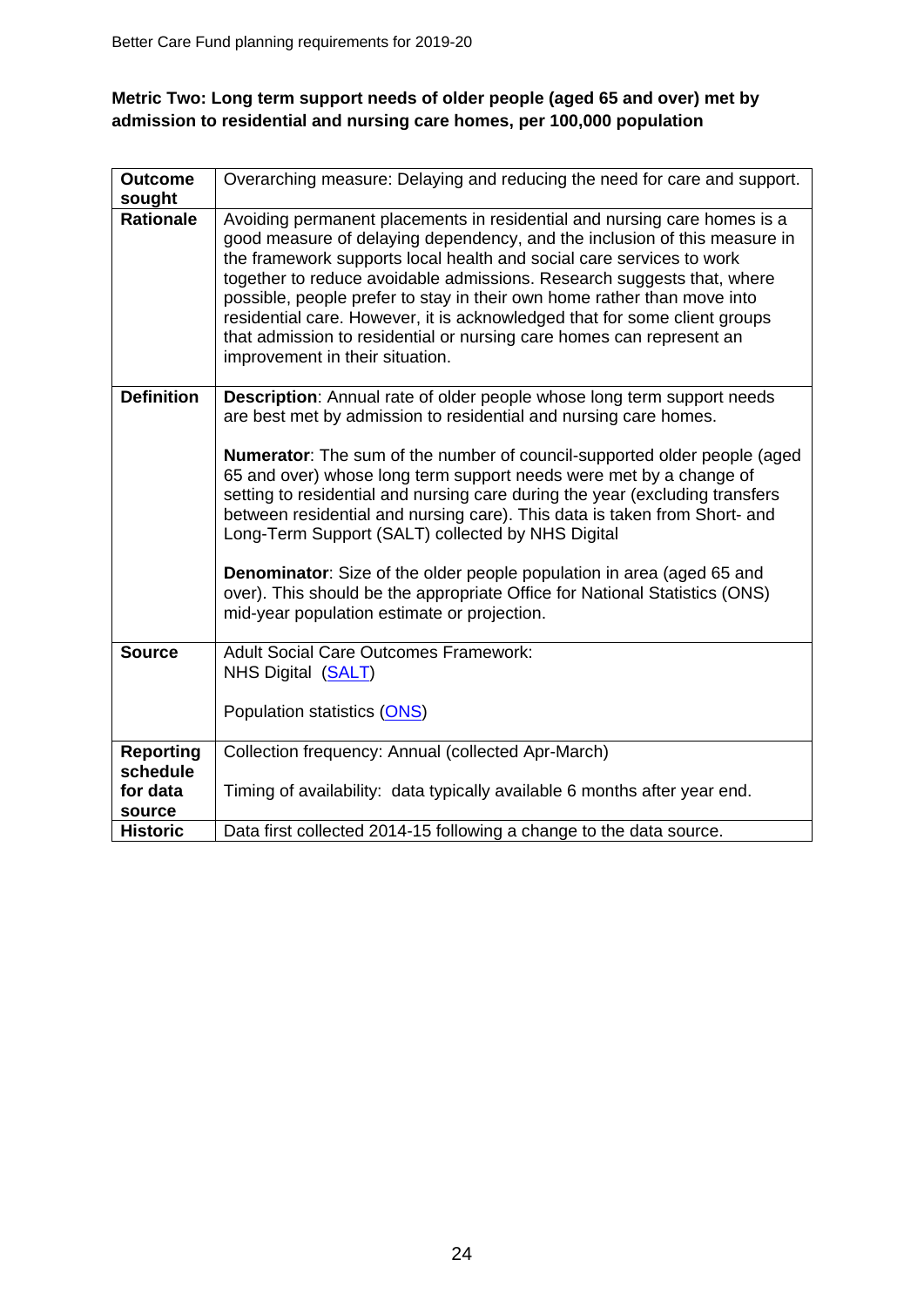#### **Metric Three: Proportion of older people (65 and over) who were still at home 91 days after discharge from hospital into reablement / rehabilitation services**

| <b>Outcome</b>    | Delaying and reducing the need for care and support                                                                                                              |  |
|-------------------|------------------------------------------------------------------------------------------------------------------------------------------------------------------|--|
| sought            | When people develop care needs, the support they receive takes place in the                                                                                      |  |
|                   | most appropriate setting and enables them to regain their independence.                                                                                          |  |
| <b>Rationale</b>  | There is strong evidence that reablement services lead to improved outcomes                                                                                      |  |
|                   | and value for money across the health and social care sectors. Reablement                                                                                        |  |
|                   | seeks to support people and maximise their level of independence, in order to                                                                                    |  |
|                   | minimise their need for ongoing support and dependence on public services.                                                                                       |  |
|                   |                                                                                                                                                                  |  |
|                   | This measures the benefit to individuals from reablement, intermediate care and                                                                                  |  |
|                   | rehabilitation following a hospital episode, by determining whether an individual                                                                                |  |
|                   | remains living at home 91 days following discharge - the key outcome for many                                                                                    |  |
|                   | people using reablement services. It captures the joint work of social services,                                                                                 |  |
|                   | health staff and services commissioned by joint teams, as well as adult social                                                                                   |  |
| <b>Definition</b> | care reablement.                                                                                                                                                 |  |
|                   | The proportion of older people aged 65 and over discharged from hospital to<br>their own home or to a residential or nursing care home or extra care housing for |  |
|                   | rehabilitation, with a clear intention that they will move on/back to their own                                                                                  |  |
|                   | home (including a place in extra care housing or an adult placement scheme                                                                                       |  |
|                   | setting), who are at home or in extra care housing or an adult placement scheme                                                                                  |  |
|                   | setting 91 days after the date of their discharge from hospital.                                                                                                 |  |
|                   |                                                                                                                                                                  |  |
|                   | <b>Numerator:</b> Number of older people discharged from acute or community                                                                                      |  |
|                   | hospitals to their own home or to a residential or nursing care home or extra care                                                                               |  |
|                   | housing for rehabilitation, with a clear intention that they will move on/back to                                                                                |  |
|                   | their own home (including a place in extra care housing or an adult placement                                                                                    |  |
|                   | scheme setting), who are at home or in extra care housing or an adult placement                                                                                  |  |
|                   | scheme setting 91 days after the date of their discharge from hospital. This                                                                                     |  |
|                   | should only include the outcome for those cases referred to in the denominator.                                                                                  |  |
|                   |                                                                                                                                                                  |  |
|                   | The numerator will be collected from 1 January to 31 March during the 91-day<br>follow-up period for each case included in the denominator.                      |  |
|                   | This data is taken from SALT collected by NHS Digital.                                                                                                           |  |
|                   |                                                                                                                                                                  |  |
|                   | <b>Denominator:</b> Number of older people discharged from acute or community                                                                                    |  |
|                   | hospitals from hospital to their own home or to a residential or nursing care                                                                                    |  |
|                   | home or extra care housing for rehabilitation, with a clear intention that they will                                                                             |  |
|                   | move on/back to their own home (including a place in extra care housing or an                                                                                    |  |
|                   | adult placement scheme setting).                                                                                                                                 |  |
|                   |                                                                                                                                                                  |  |
|                   | The collection of the denominator will be between 1 October and 31 December.                                                                                     |  |
|                   |                                                                                                                                                                  |  |
|                   | This data is taken from SALT collected by NHS Digital                                                                                                            |  |
|                   | Alongside this measure is the requirement that there is no decrease in the                                                                                       |  |
|                   | proportion of people (aged 65 and over) offered rehabilitation services following                                                                                |  |
|                   | discharge from acute or community hospital.                                                                                                                      |  |
| <b>Source</b>     | <b>Adult Social Care Outcomes Framework</b>                                                                                                                      |  |
| <b>Reporting</b>  | Collection frequency: Annual (although based on 2x3 months data - see                                                                                            |  |
| schedule          | definition above)                                                                                                                                                |  |
| for data          |                                                                                                                                                                  |  |
| source            | Timing of availability: data typically available 6 months after year end.                                                                                        |  |
| <b>Historic</b>   | Data first collected 2011-12 (currently five years data final available (2011-12,                                                                                |  |
|                   | 2012-13, 2013-14, 2014-15 and 2015-16)                                                                                                                           |  |
|                   |                                                                                                                                                                  |  |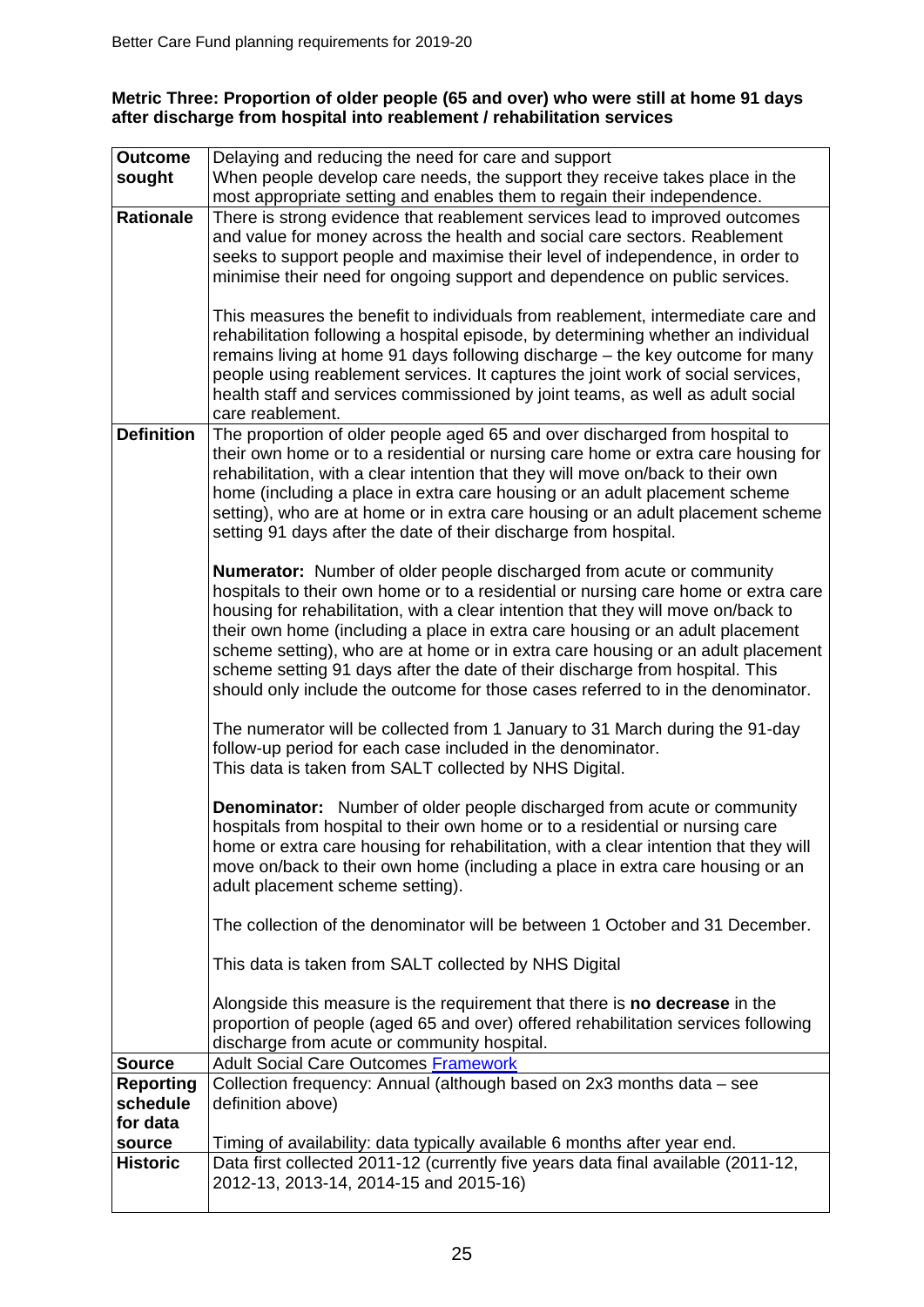| Outcome<br>sought     | Effective joint working of hospital services (acute, mental health and non-<br>acute) and community-based care in facilitating timely and appropriate transfer<br>from all hospitals for all adults.                                                                                                                                    |
|-----------------------|-----------------------------------------------------------------------------------------------------------------------------------------------------------------------------------------------------------------------------------------------------------------------------------------------------------------------------------------|
| Rationale             | This is an important marker of the effective joint working of local partners, and<br>is a measure of the effectiveness of the interface between health and social<br>care services. Minimising delayed transfers of care (DToCs) and enabling<br>people to live independently at home is one of the desired outcomes of social<br>care. |
|                       | The DToC metric reflects the system wide rate of delayed transfers and activity<br>to address it will involve efforts within and outside of the BCF.                                                                                                                                                                                    |
| <b>Definition</b>     | Total number of DToCs (delayed days) per 100,000 population (attributable to<br>either NHS, social care or both)*                                                                                                                                                                                                                       |
|                       | A DToC occurs when a patient is ready for transfer from a hospital bed, but is<br>still occupying such a bed.                                                                                                                                                                                                                           |
|                       | A patient is ready for transfer when:                                                                                                                                                                                                                                                                                                   |
|                       | (a) a clinical decision has been made that the patient is ready for transfer AND<br>(b) a multi-disciplinary team decision has been made that the patient is ready<br>for transfer AND<br>(c) the patient is safe to discharge/transfer.                                                                                                |
|                       | <b>Numerator:</b> The total number of delayed days (for patients aged 18 and over)<br>for all months of baseline/payment period*                                                                                                                                                                                                        |
|                       | <b>Denominator:</b> ONS mid-year population estimate (mid-year projection for 18+<br>population)                                                                                                                                                                                                                                        |
|                       | *Note: this is different to ASCOF Delayed Transfer of Care publication which<br>uses 'patient snapshot' collected for one day each month.                                                                                                                                                                                               |
| Source                | <b>DToCs (NHS England)</b>                                                                                                                                                                                                                                                                                                              |
|                       | Population statistics (ONS)                                                                                                                                                                                                                                                                                                             |
| Reporting<br>schedule | Collection Frequency: Numerator collected monthly (aggregated to quarters<br>for monitoring).                                                                                                                                                                                                                                           |
| for data<br>source    | Denominator is annual.<br>Timing: data is published approximately 6 weeks after the period end.                                                                                                                                                                                                                                         |
| Historic              | Data first collected Aug 2010                                                                                                                                                                                                                                                                                                           |

# **Metric Four: Delayed transfers of care from hospital per 100,000 population**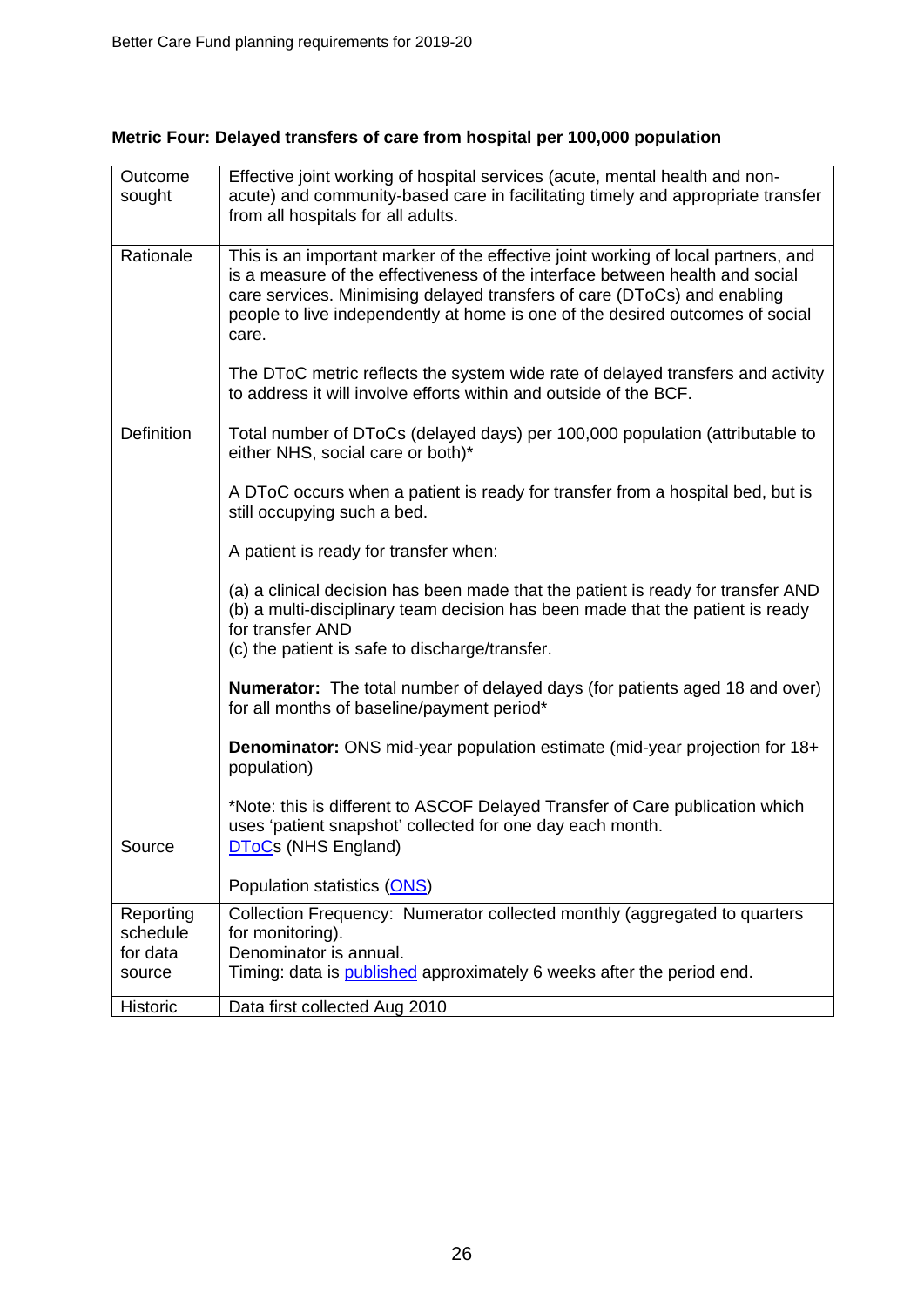# **Appendix 3 - Support, escalation and intervention**

Where performance issues or concerns over compliance with the requirements of the BCF are identified, the BCST and BCM will take steps to return the area to compliance. Broadly this will involve the following steps:

| 1. Trigger –<br>a. Concern during<br>planning process<br>that a compliant<br>plan will not be<br>agreed<br>b. BCF plan not<br>submitted<br>c. BCF plan<br>submitted does not<br>meet one or more<br>planning<br>requirement | The BCM and regional partners in consultation with the<br>BCST will consider whether to recommend specific<br>support or if the area should be recommended for<br>escalation.<br>Initially support may be appropriate or a defined timescale<br>set for the issue to be rectified.                                                                                                                                                                                                                       |
|-----------------------------------------------------------------------------------------------------------------------------------------------------------------------------------------------------------------------------|----------------------------------------------------------------------------------------------------------------------------------------------------------------------------------------------------------------------------------------------------------------------------------------------------------------------------------------------------------------------------------------------------------------------------------------------------------------------------------------------------------|
| 2. Informal support                                                                                                                                                                                                         | If appropriate, the BCM will work with the area to advise<br>on the issue and consider, with local leaders, what further<br>support may be provided. This may include support<br>through regional NHS or local government structures.<br>Alternatively, it may be decided that it is appropriate to<br>move straight to formal support or a formal regional<br>meeting.                                                                                                                                  |
| 3. Formal Support                                                                                                                                                                                                           | The BCM will work with the BCST to agree provision of<br>support.                                                                                                                                                                                                                                                                                                                                                                                                                                        |
| 4. Formal regional<br>meeting                                                                                                                                                                                               | Areas will be invited to a formal meeting with regional<br>NHS and local government representatives and the BCST<br>to discuss the concerns, plans to address these and a<br>timescale for addressing the issues identified.                                                                                                                                                                                                                                                                             |
| 5. Commencing<br><b>Escalation as part</b><br>of non-compliance                                                                                                                                                             | If, following the regional meeting, a solution is not found or<br>issues are not addressed in the timescale agreed,<br>escalation to national partners will be considered.<br>If escalation is recommended, BCF national partners will<br>be consulted on next steps.<br>To commence escalation, a formal letter will be sent,<br>setting out the reasons for escalation, consequences of<br>non-compliance and informing the parties of next steps,<br>including date and time of the Escalation Panel. |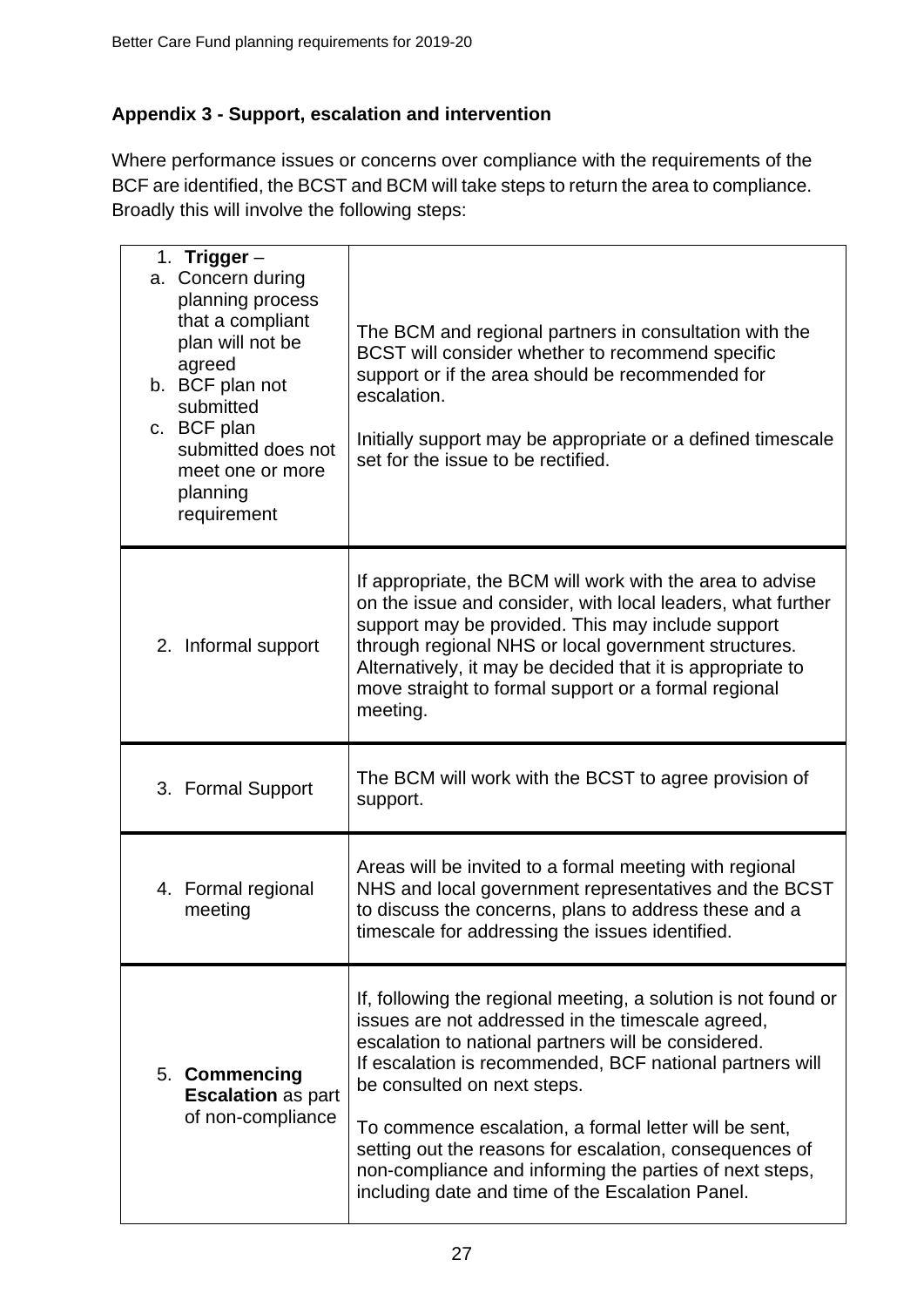| 6. The Escalation<br><b>Panel</b>                          | The Escalation Panel will be jointly chaired by MHCLG<br>and DHSC senior officials, supported by the BCST, with<br>representation from:<br><b>NHS England</b><br><b>LGA</b><br>Representation from the local area needs to include the:<br><b>Health and Wellbeing Board Chair</b><br>Accountable Officers from the relevant CCG(s)<br>Senior officer(s) from LA<br>$\bullet$                                                                                                                                                                                                                                                                                                                                                                                                                                                                                                                                                                                                                                                                                                                          |
|------------------------------------------------------------|--------------------------------------------------------------------------------------------------------------------------------------------------------------------------------------------------------------------------------------------------------------------------------------------------------------------------------------------------------------------------------------------------------------------------------------------------------------------------------------------------------------------------------------------------------------------------------------------------------------------------------------------------------------------------------------------------------------------------------------------------------------------------------------------------------------------------------------------------------------------------------------------------------------------------------------------------------------------------------------------------------------------------------------------------------------------------------------------------------|
| 7. Formal letter and<br>clarification of<br>agreed actions | The local area representatives will be issued with a letter,<br>summarising the Escalation Panel meeting and clarifying<br>the next steps and timescales for submitting a compliant<br>plan. If support was requested by local partners or<br>recommended by the Escalation Panel, an update on<br>what support will be made available will be included.                                                                                                                                                                                                                                                                                                                                                                                                                                                                                                                                                                                                                                                                                                                                               |
| 8. <b>Confirmation</b> of<br>agreed actions                | The BCM will track progress against the actions agreed<br>and ensure that the issues are addressed within the<br>agreed timescale. Any changes to the timescale must be<br>formally agreed with the BCST.                                                                                                                                                                                                                                                                                                                                                                                                                                                                                                                                                                                                                                                                                                                                                                                                                                                                                              |
| 9. Consideration of<br>further action                      | If it is found at the escalation meeting that agreement is<br>not possible or that the concerns are sufficiently serious<br>then intervention options will be considered. Intervention<br>will also be considered if actions agreed at an escalation<br>meeting do not take place in the timescales set out.<br>Intervention could include:<br>Agreement that the Escalation Panel will work<br>$\bullet$<br>with the local parties to agree a plan.<br>Appointment of an independent expert to make<br>٠<br>recommendations on specific issues and<br>support the development of a plan to address<br>the issues – this might be used if the local<br>parties cannot reach an agreement on elements<br>of the plan.<br>Appointment of an advisor to develop a<br>compliant plan, where the Escalation Panel<br>does not have confidence that the area can<br>deliver a compliant plan.<br>Appointment of an advisor or support to address<br>$\bullet$<br>performance issues, including progress towards<br>agreed DToC metrics.<br>Withholding BCF payments that are due to be<br>$\bullet$<br>made. |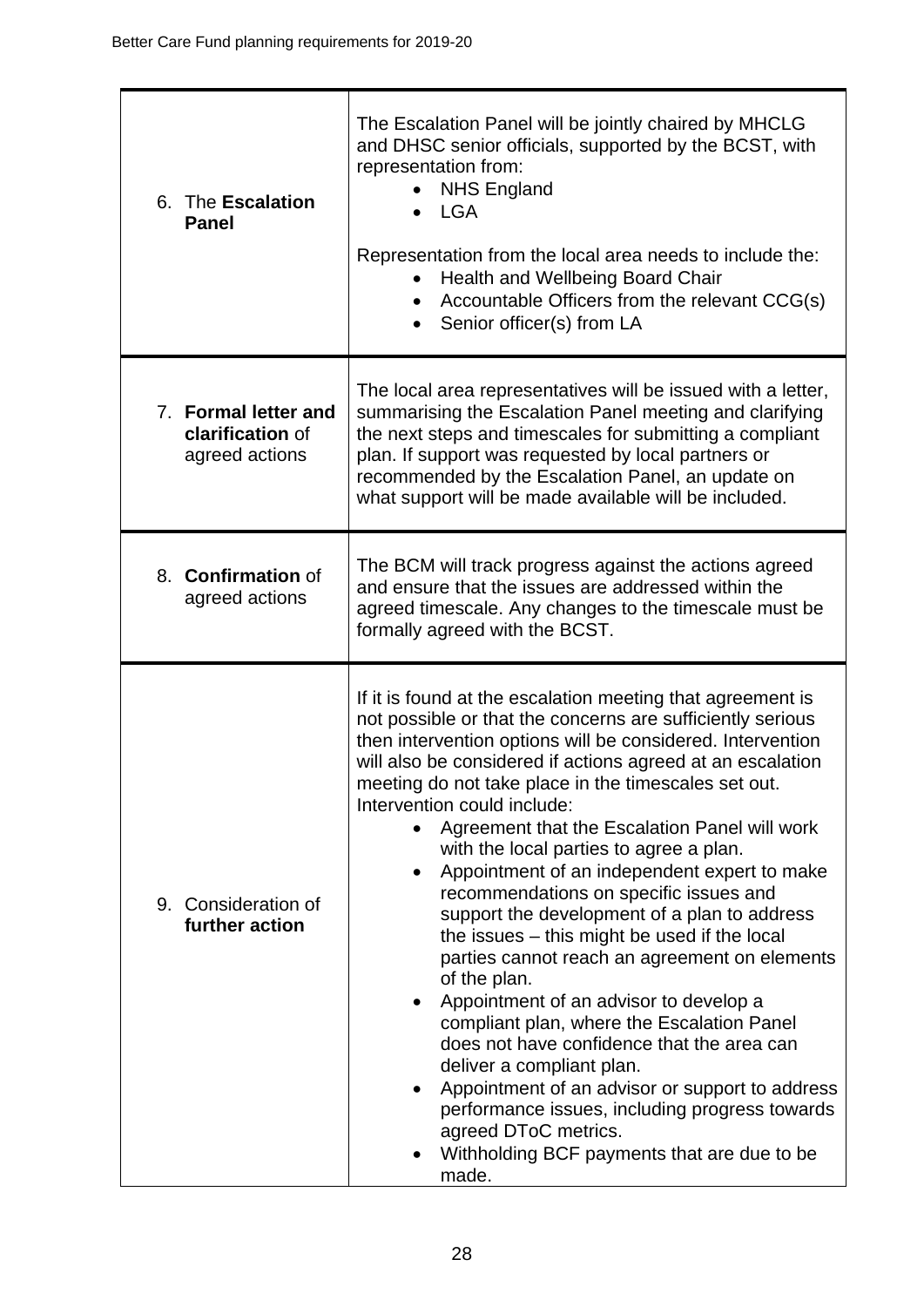|  | Directing the CCG as to how the minimum BCF<br>allocation should be spent.                                                                                                                              |
|--|---------------------------------------------------------------------------------------------------------------------------------------------------------------------------------------------------------|
|  | The implications of intervention will be considered<br>carefully and any action agreed will be based on the<br>principle that patients and service users should, at the<br>very least, be no worse off. |

NHS England has the ability to direct the use of the CCG funds where an area fails to meet one of the BCF conditions and NHS England considers that the CCG(s) in question is failing, has failed or is at significant risk of failing to discharge any of its functions. This includes the duties under Sections 14Z1 (duty to promote integration), 14Q (duty as to effectiveness, efficiency etc), 14R (duty as to improvement in quality of services) and 14T (duty as to reducing inequalities) of the NHS Act 2006. If a CCG fails to develop a plan that can be approved by NHS England or if a local plan cannot be agreed, any proposal to direct use of the fund and/or impose a spending plan on a local area, and the content of any imposed plan, will be subject to consultation with DHSC and MHCLG ministers. The final decision will then be taken by NHS England. Once a decision has been taken any directions would be made under Section 14Z21 of the NHS Act 2006.

The Escalation Panel may make recommendations that an area should amend plans that relate to spending of the DFG, Winter Pressures or iBCF. This money is not subject to NHS England powers to direct. A BCF plan will not be approved, however, if there is not agreement between health and local government partners on the use of these grants (a requirement of national condition one). Departments will consider recovering grant payments or withholding future payments of grant if the conditions continue to not be met.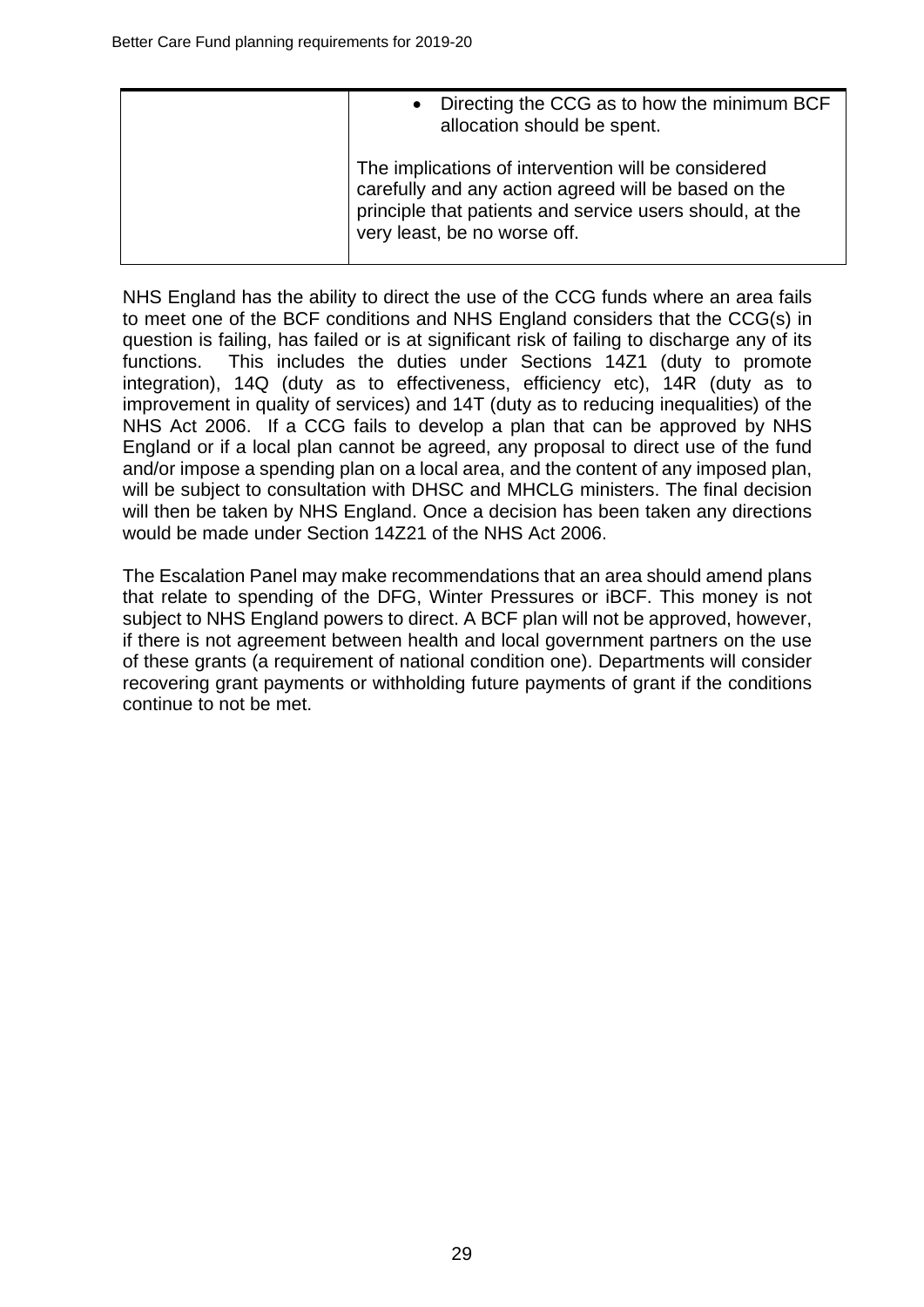# **Appendix 4 – Funding flows and accountability**